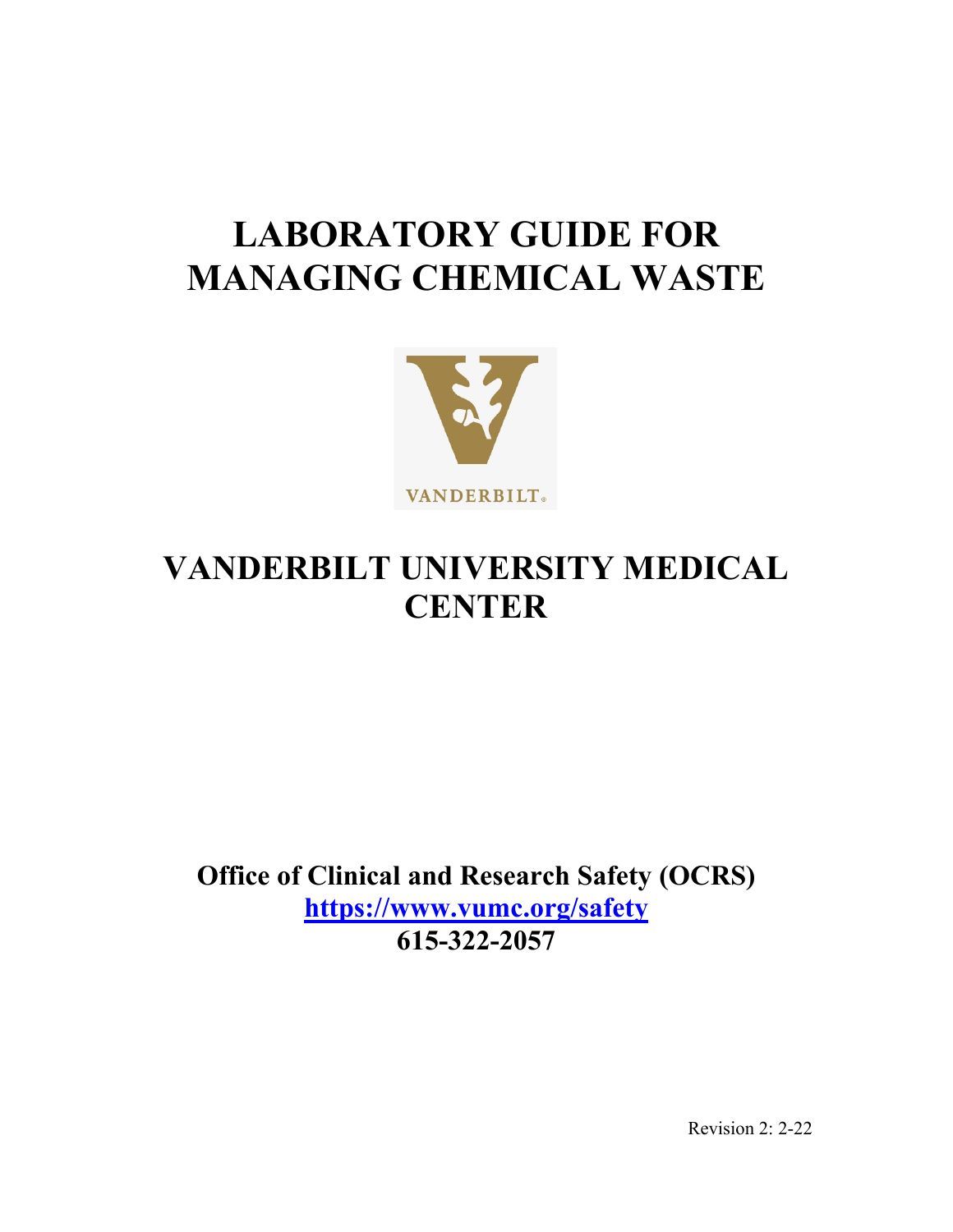# **TABLE OF CONTENTS**

## **CHEMICAL WASTE MANAGEMENT**

Identifying Hazardous Waste in Your Laboratory Storing Hazardous Waste in Your Laboratory Disposing of Hazardous Waste Minimizing Hazardous Waste in Your Laboratory Highly Hazardous Chemicals and Chemical Spills

## **SINK/SEWER DISPOSAL**

Guide to Laboratory Sink/Sewer Disposal of Waste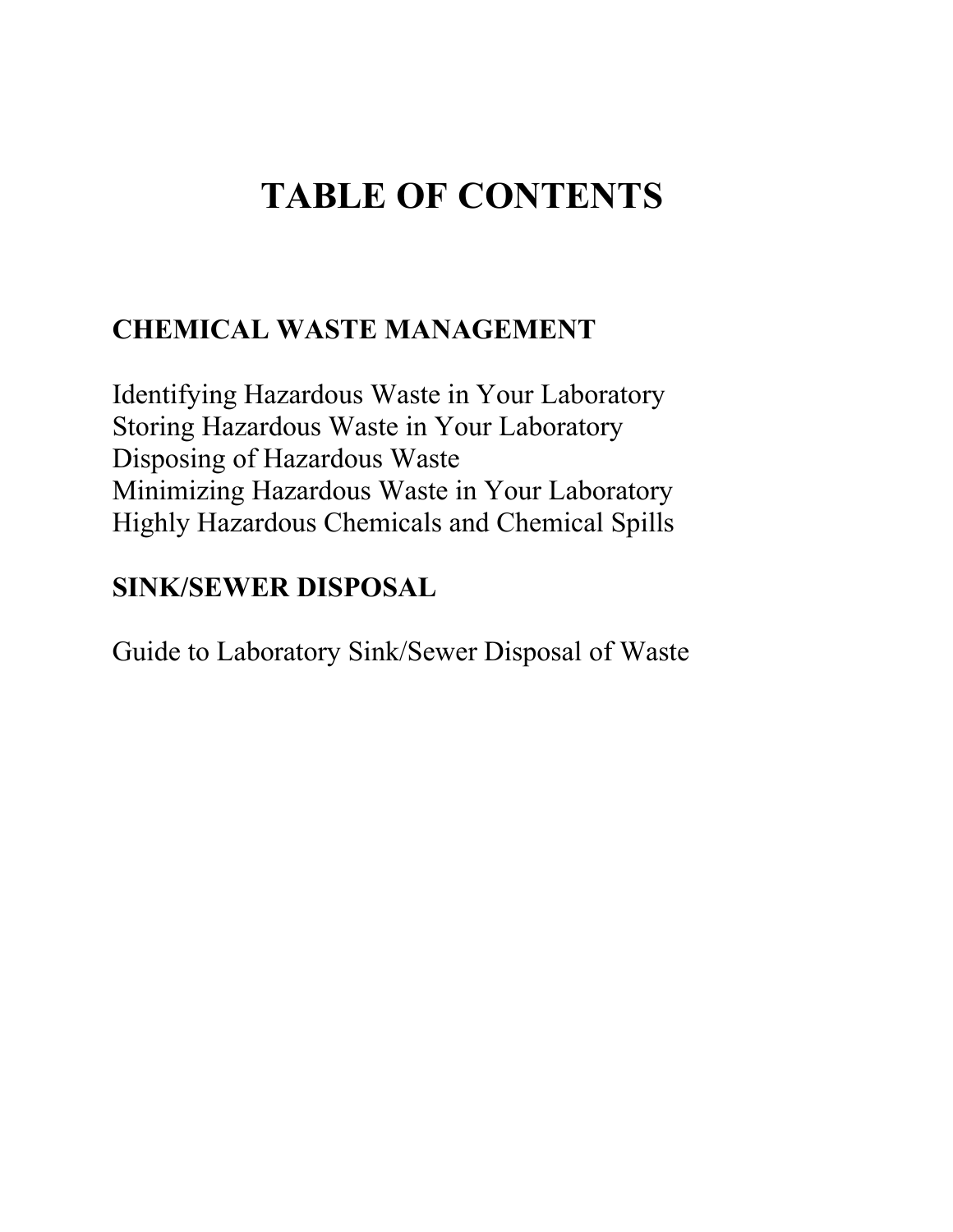## **IDENTIFYING HAZARDOUS WASTES IN YOUR LABORATORY**

Laboratory personnel should treat all waste chemical solids, liquids, or containerized gases as hazardous wastes unless a specific chemical waste has been confirmed to be a non-hazardous waste by OCRS. A laboratory chemical becomes a "waste" when you no longer intend to use it, regardless of whether or not it has been used or contaminated. Also, spilled chemicals and absorbent materials used to clean the spill should be disposed of as hazardous waste. Please note that the term "chemical" includes items containing chemicals such as ethidium bromide gels, paints, solvents, degreasers, glues, varnishes, and disinfectants in addition to stock chemicals and chemical solutions used in laboratory processes.



- Treat all waste chemical solids, liquids, and containerized gases as hazardous waste.
- Acute hazardous wastes are F-, K-, and P-listed hazardous wastes.

#### **ADDITIONAL INFORMATION ON THE DEFINITION OF HAZARDOUS WASTE**

To ensure consistency with the hazardous waste determination process, laboratories should treat all waste chemicals as hazardous waste and allow OCRS to make the final determination as stated above. However, a more complete description of the hazardous waste determination process is provided here for informational purposes.

Hazardous wastes are defined by the United States Environmental Protection Agency (USEPA) as waste solids, liquids, or containerized gases that meet the definition of a **characteristic** or **listed**  hazardous waste. Each hazardous waste type is described in detail below.

#### **CHARACTERISTIC HAZARDOUS WASTES**

Waste solids, liquids, or containerized gases that exhibit any of the following characteristics are defined as characteristic hazardous wastes: 1) Ignitability; 2) Corrosivity; 3) Reactivity; or 4) Toxicity.

#### **LISTED HAZARDOUS WASTES**

The USEPA has already predetermined that certain wastes are hazardous and these hazardous wastes have been incorporated into published lists. The hazardous waste lists are included on the OCRS website.

K-Listed Hazardous Wastes: K-listed hazardous wastes are source-specific wastes that are generated by specific industries such as iron and steel production facilities. K-listed hazardous wastes are not likely to be found in a laboratory.

F-Listed Hazardous Wastes: F-listed hazardous wastes are non-specific source wastes that are generated by particular industrial processes that can occur in various industries. Industrial processes that generate F-listed hazardous wastes include wood preservation, electroplating and other metal finishing processes, and processes that generate waste solvents.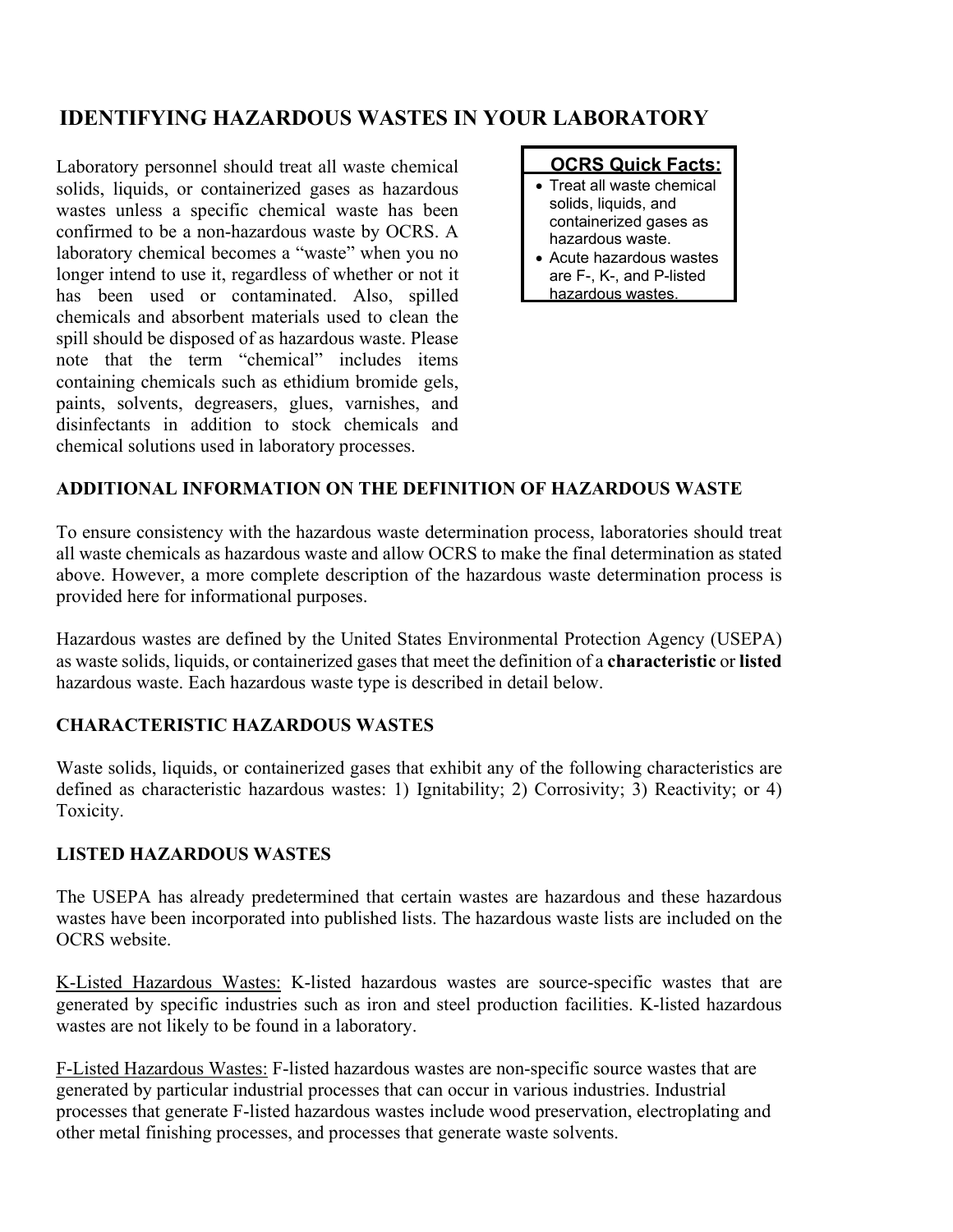## **IDENTIFYING HAZARDOUS WASTES IN YOUR LABORATORY**

P- and U-Listed Hazardous Wastes: The P- and U-listed hazardous wastes are pure and commercial grade formulations of specific unused chemicals that are considered wastes. Unused chemicals may be considered wastes because they are no longer needed, they are spilled, or they are off-specification.

#### **Acute Hazardous Wastes**

Certain listed hazardous wastes are considered to be acutely toxic to human health and the environment and are further defined as "acute hazardous wastes." Acute hazardous wastes include F-, K-, and P-listed hazardous wastes described above.

#### **Listed Hazardous Wastes in Laboratories**

F-, P-, and U-listed hazardous wastes are the most likely listed hazardous wastes to be found in laboratories. Flisted hazardous wastes may be found in laboratories where electroplating or metal finishing operations are conducted that utilize solutions containing cyanides. Other F-listed wastes that may be found in laboratories include the following solvents or mixtures containing 10 percent or more of the solvent (before use) when spent:

| Tetrachloroethylene    | Trichloroethylene      | 1,1,1-trichloroethane | 1,1,2-trichloroethane | Chlorinated fluorocarbons |
|------------------------|------------------------|-----------------------|-----------------------|---------------------------|
| Ortho-dichlorobenzene  | Trichlorofluoromethane | Methylene chloride    | Carbon tetrachloride  | Cresols                   |
| 2-nitropropane         | Cresylic acid          | Nitrobenzene          | Toluene               | Methyl ethyl ketone       |
| Carbon disulfide       | <i>Isobutanol</i>      | Pyridine              | Benzene               | 2-ethoxyethanol           |
| Xylene                 | Acetone                | Ethyl acetate         | Ethyl benzene         | Ethyl ether               |
| Methyl isobutyl ketone | n-Butyl alcohol        | Cyclohexanone         | Methanol              |                           |

There are over 300 U-listed hazardous wastes. Please see the OCRS website for the complete list. The U-listed hazardous wastes most commonly found in laboratories include the following:

| Acetaldehyde                 | Ethanol                   | 2-Propanone         | Acetone              | Acetonitrile           |
|------------------------------|---------------------------|---------------------|----------------------|------------------------|
| Acetophenone                 | Acrylamide                | Acrylonitrile       | Aniline              | Benzene                |
| 1-Butanol                    | Chlorobenzene             | Chloroform          | o-Chlorophenol       | Cresol                 |
| Cyclohexane                  | Cyclohexanone             | o-Dichlorobenzene   | Ethylene dichloride  | 1,2-Dichloroethylene   |
| Methylene chloride           | 2,4-Dichlorophenol        | 1.4-Dioxane         | Ethyl acetate        | Ethyl ether            |
| Trichloromonofluoromethane   | Formaldehyde              | Formic acid         | Hydrazine            | Isobutyl alcohol       |
| Lead acetate                 | Mercury                   | Methanol            | Methyl ethyl ketone  | Methyl isobutyl ketone |
| Methyl ethyl ketone peroxide | Methyl methacrylate       | Naphthalene         | Phenol               | Resorcinol             |
| 1,1,1,2-Tetrachloroethane    | 1,1,2,2-Tetrachloroethane | Tetrachloroethylene | Carbon tetrachloride | Tetrahydrofuran        |
| Thallium acetate             | Thiourea                  | Toluene             | Methyl chloroform    | Trichloroethylene      |

There are over 100 P-listed hazardous wastes. Please see the OCRS website for the complete list. The P-listed hazardous wastes most commonly found in laboratories include the following:

| Acrolein           | Allyl alcohol     | Arsenic acid       | Brucine                                      | Carbon disulfide |
|--------------------|-------------------|--------------------|----------------------------------------------|------------------|
| Chloroacetaldehyde | Chloroaniline     | Cyanides           | Diisopropylfluorophosphate 2,4-Dinitrophenol |                  |
| p-Nitroaniline     | Phosgene          | Potassium cyanide  | Sodium azide                                 | Sodium cyanide   |
| Thallium oxide     | Ammonium vanadate | Vanadium pentoxide |                                              |                  |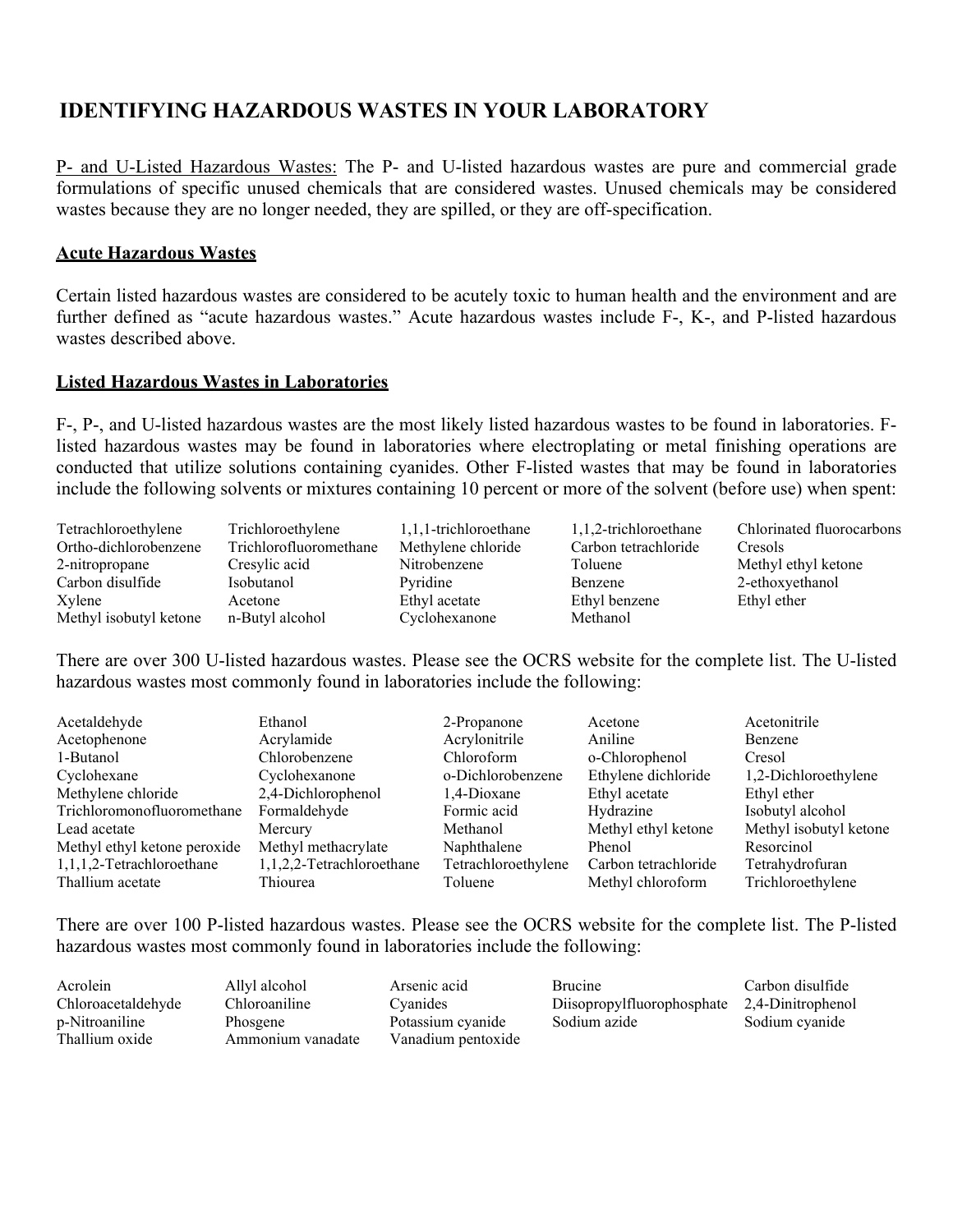## **STORING HAZARDOUS WASTES IN YOUR LABORATORY**

#### **HAZARDOUS WASTE CONTAINERS**

Hazardous chemical waste must be stored in containers (including lids) made of materials that are compatible with the waste. Hazardous waste containers must be in good condition and free of leaks or any residue on the outside of the container. The best container for your hazardous waste is the original chemical container. Unacceptable containers include household detergent and food service containers. Bags, liners, or receptacles specifically intended for biohazardous or radiological wastes should not be used for chemical waste unless those hazards are present in the mixed waste stream. Containers packaged in that manner will be refused by OCRS until they are packaged properly. OCRS maintains a supply of acceptable liners and containers for packaging hazardous wastes to assist the labs with compliance.

#### **OCRS Quick Facts:**

- Store hazardous waste in **sealed**, compatible containers.
- Hazardous waste containers must be kept closed at all times except to add waste.
- Label hazardous waste containers with OCRS chemical waste tags as soon as waste accumulation begins.
- Store hazardous wastes with secondary containment.
- Segregate incompatible hazardous wastes.
- Never accumulate more than 55 gallons of hazardous waste or one quart of acute hazardous waste.



Example of *Improper* **use of a biowaste bag**

Example of *Proper* **packaging** 

**for hazardous solids** Example of *Improper* use of a<br>**for hazardous solids** Engl **Example Crade Container** for **Food Grade Container** for hazardous material storage

#### **LABELING HAZARDOUS WASTE CONTAINERS**

Hazardous waste containers must be labeled with hazardous chemical waste tags provided by OCRS as soon as the container is used to collect hazardous waste, regardless of whether the container is full. These tags require the laboratory to provide specific information including name, telephone number, building, room number, and exact contents of the container. The date should be filled in on the tag when the container is full. It is important to include as much information as is known about the contents of the hazardous waste container, including percentages and water content, to facilitate disposal. If a container is being used to collect hazardous waste intermittently, the tag should be filled out immediately upon use of the container and must be edited as more waste is added. A separate tag must accompany each individual hazardous waste container. Old labels that do not accurately describe the contents of the waste container (i.e., the original label for a toluene bottle now being used to store waste xylene) must be defaced.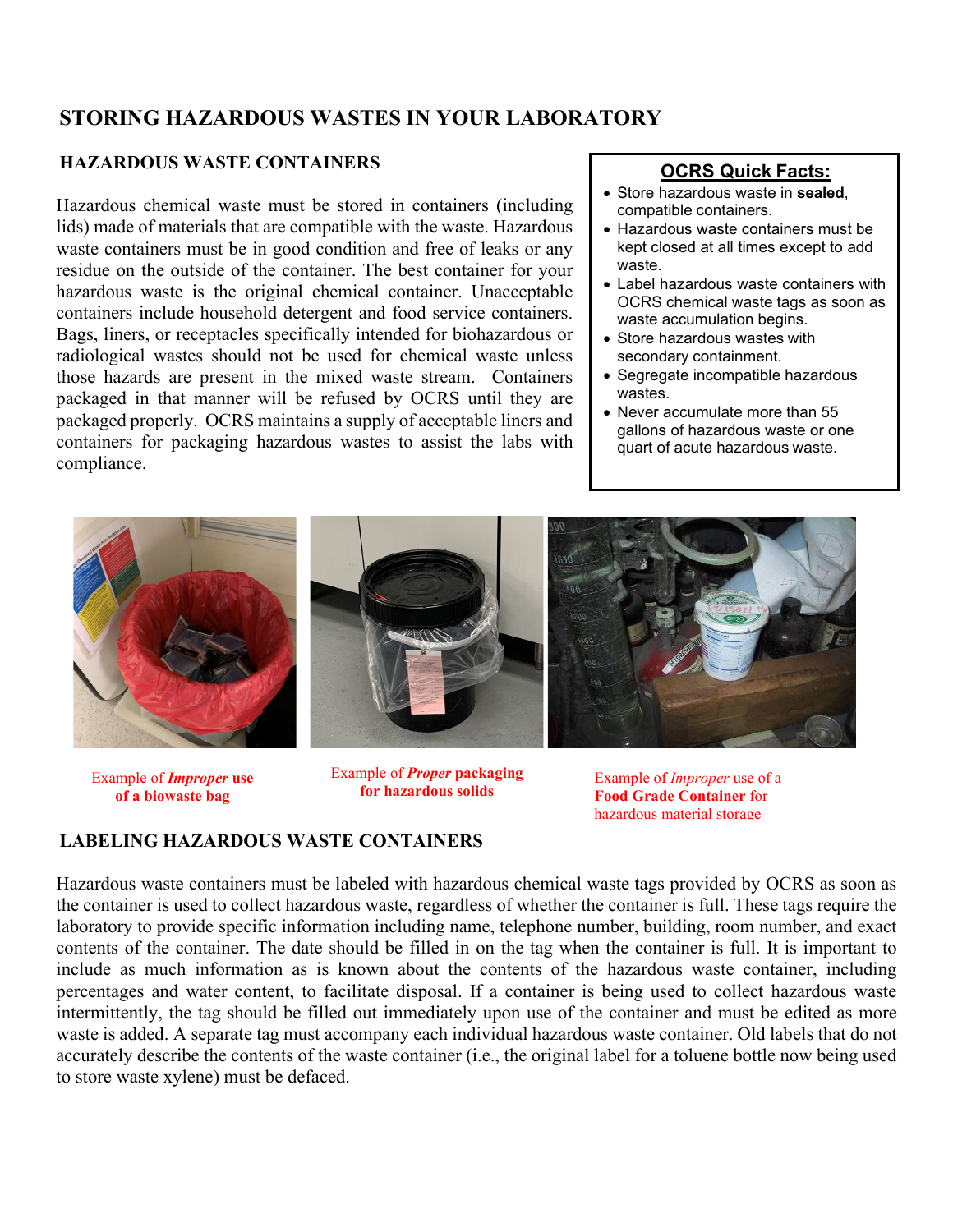## **STORING HAZARDOUS WASTES IN YOUR LABORATORY**

#### **SEALING HAZARDOUS WASTE CONTAINERS**

Hazardous waste containers must be sealed to prevent leakage or spillage. Containers should be sealed with a screw-type lid or other appropriate device. Plastic wrap, aluminum foil, and other make-shift lids are unacceptable. OCRS maintains a supply of funnels which seal the container upon closing and extra lids to assist labs with compliance.

*A container holding hazardous waste must ALWAYS be closed during storage, except when it is necessary to add or remove waste.* If a waste container is used to collect waste from a continuous process (i.e., drainage from a process collected with tubing inserted into a bottle), the container must still be sealed using rubber stoppers with tubing inserts or other appropriate means to prevent evaporation of volatile waste or spillage into the laboratory area.



Example of *Improper Closure* from a continuous process continuous process



Example of *Proper Closure* from a continuous process





**Example of** *Improper Closure* of funnel Example of *Proper Closure* of funnel

#### **MIXING HAZARDOUS WASTES**

Hazardous wastes should be kept separate whenever possible. Mixing a hazardous waste with a non-hazardous waste can increase the volume of hazardous waste for disposal. Mixing hazardous wastes with other hazardous wastes can increase disposal costs due to differences in disposal options for certain hazardous wastes. For instance, halogenated solvents such as methylene chloride and chloroform are costlier to dispose of than nonhalogenated solvents such as hexane and xylene; therefore, halogenated solvent wastes should be kept separate from non-halogenated solvent wastes.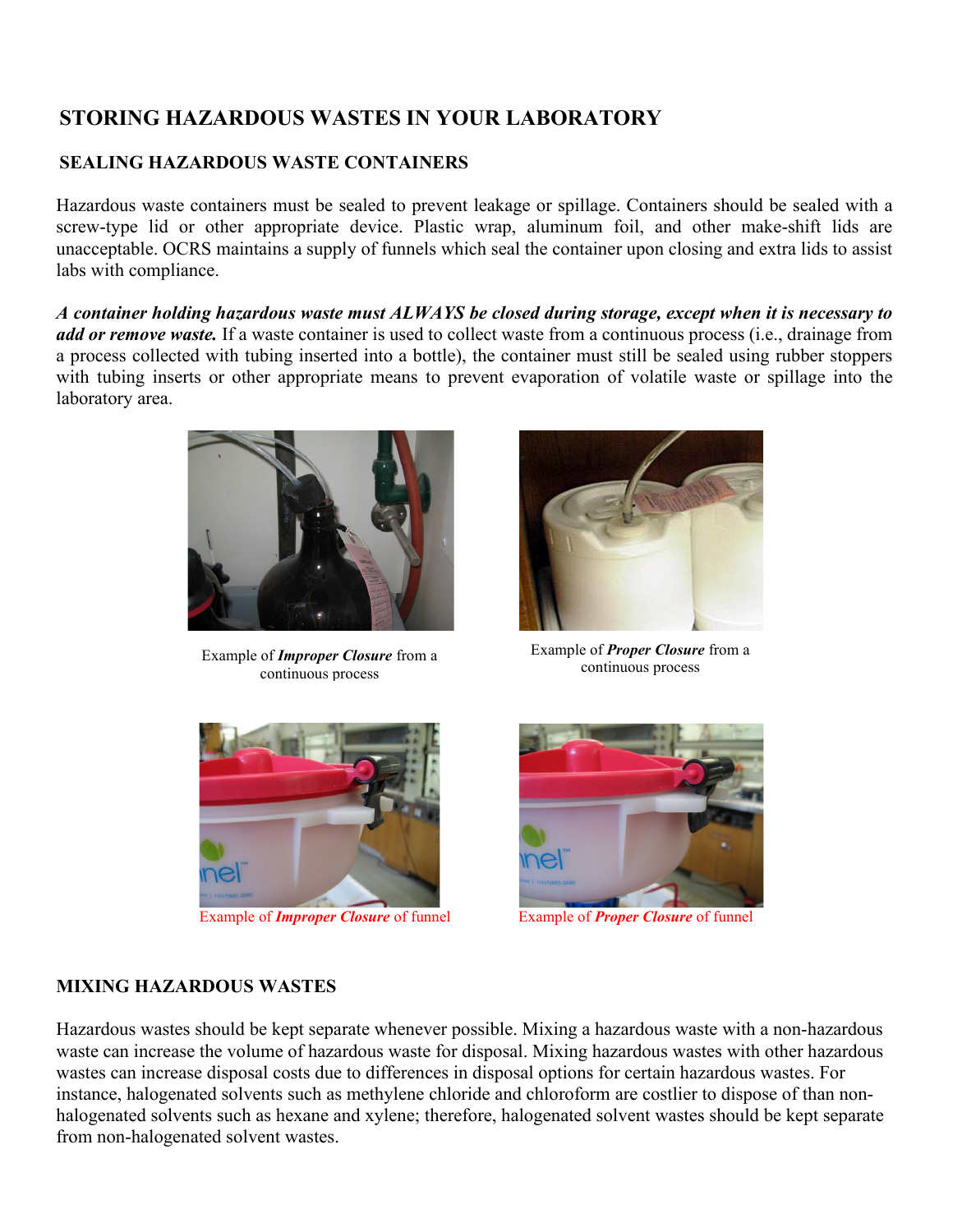## **STORING HAZARDOUS WASTES IN YOUR LABORATORY**

#### **HAZARDOUS WASTE CONTAINER STORAGE**

Designate an isolated portion of your laboratory as a hazardous waste storage area. Laboratories with multiple rooms may designate one hazardous waste accumulation area for all rooms only if hazardous waste will not have to be transported in or across a public hallway or through any area that is not controlled by the lab. Hazardous wastes must be stored with secondary containment so that spills cannot reach sink, hood, or floor drains. Incompatible hazardous wastes must be segregated to prevent reaction. Segregation methods include storing in separate cabinets, storing in separate hoods, or storing in separate secondary containment containers such as 5gallon buckets or tubs. Please refer to your laboratory's Chemical Hygiene Plan or the OCRS website for guidelines on segregating chemicals by hazard class.



**Proper** Hazardous Waste Storage. Hazardous waste is labeled, segregated by compatibility, stored in secondary containment, and in an isolated area.



**Improper** Hazardous Waste Storage. No secondary containment from hood drain, storage in high traffic area.

## **HAZARDOUS WASTE STORAGE LIMITS**



**Improper** Hazardous Waste Storage. No OCRS labels, no secondary containment, no segregation, and containers are covered with residue.



**Improper** Hazardous Waste Storage. No OCRS labels, no secondary containment, and container not sealed properly (open funnel).

Your laboratory must NOT store more than 55 gallons of hazardous waste or one quart of acute hazardous waste at one time. You must have your hazardous waste and acute hazardous waste collected at such a frequency to prevent exceeding these limits. If these limits are ever exceeded, you must immediately submit a collection request form to OCRS, as described in the OCRS Environmental Fact Sheet, "Disposing of Hazardous Waste." Please see the OCRS Environmental Fact Sheet, "Identifying Hazardous Wastes in Your Laboratory" for the definition of acute hazardous waste.

You must also consider your storage capacity when establishing your storage area. Hazardous waste must be stored in a manner to minimize the risk of a spill, stored with secondary containment, and segregated by compatibility. You must not store hazardous waste in quantities that prevent proper storage practices. Based on your laboratory's rate of generation of hazardous waste, your storage capacity, and keeping in mind the quantity limits described above, you must determine the amount of hazardous waste you will accumulate in your storage area prior to having it collected by OCRS. Laboratories should try to minimize storage of hazardous waste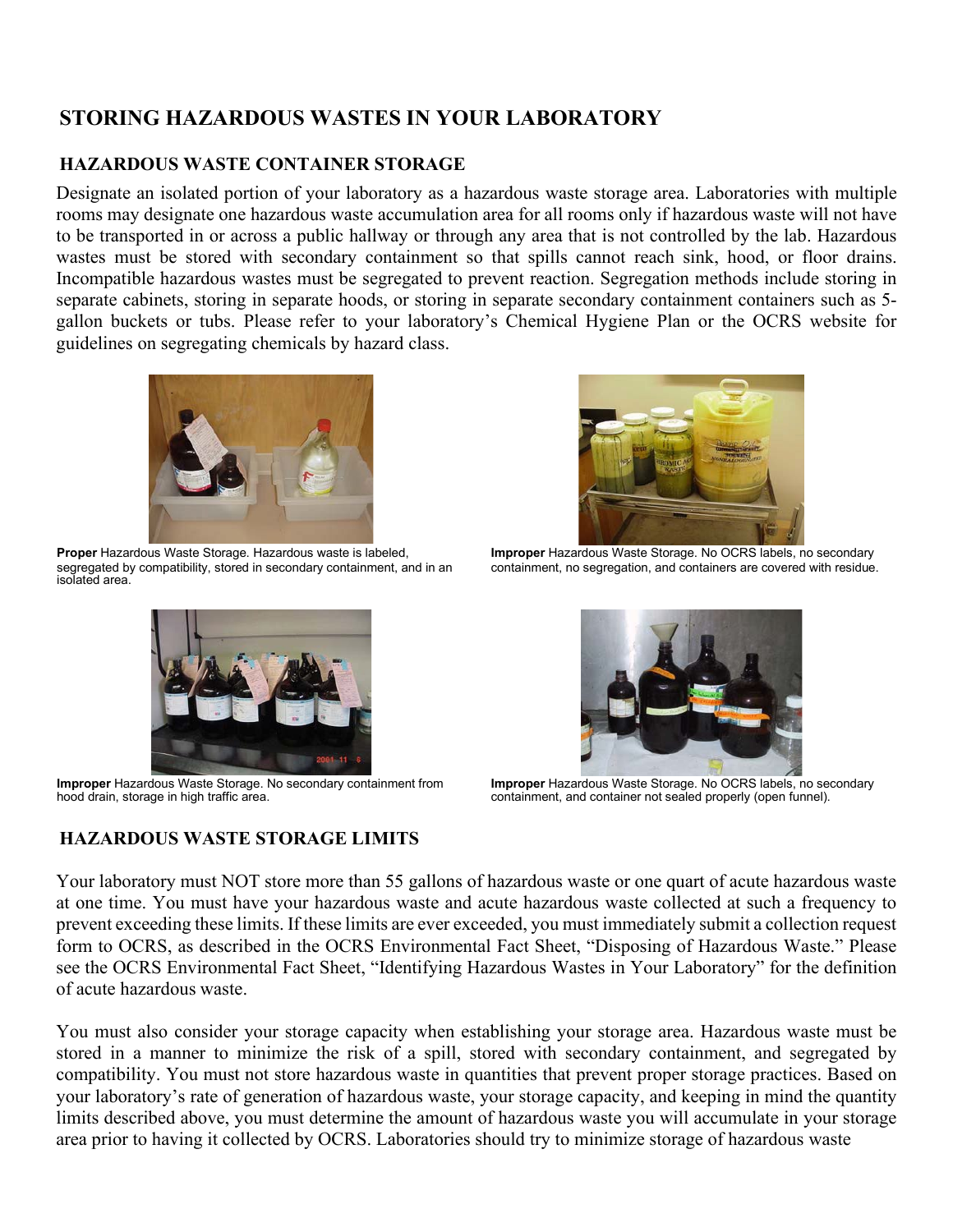## **DISPOSING OF HAZARDOUS WASTE**

## **HAZARDOUS WASTE COLLECTION PROGRAM**

OCRS has implemented a Hazardous Waste Collection Program to collect hazardous waste directly from your laboratory. You must utilize the Hazardous Waste Collection Program to dispose of all hazardous waste generated by your laboratory. There is NO CHARGE for using the Hazardous Waste Collection Program. Hazardous wastes must NOT be transported to the OCRS waste storage facilities by personnel other than OCRS staff members.

## **LABORATORY DISPOSAL OF WASTES**

All hazardous wastes must be disposed of through the OCRS Hazardous Waste Collection Program. Hazardous wastes must NOT be discharged to the sewer via sink drains, hood drains, or other mechanisms.

*Hazardous wastes must NOT be disposed of by evaporation – this* includes evaporation in fume hoods or biosafety cabinets. Remember, hazardous waste containers must be kept closed at all times except to add or remove waste.

### **SUBMITTING A WASTE COLLECTION REQUEST FORM**

## **OCRS Quick Facts:**

- Utilize the Hazardous Waste Collection Program to dispose of all your hazardous waste, FREE of charge.
- Submit the waste collection request form to OCRS as soon as your hazardous waste is ready for pickup.
- Enter the date on the waste tags for the containers when the containers are filled.
- Never evaporate chemicals as a disposal method.
- Triple rinse empty containers that held acute hazardous waste prior to disposal as regular trash.
- Deface chemical or hazardous waste labels from empty chemical containers and remove cap prior to disposal as regular trash.
- Ensure that lab personnel are trained on proper waste handling and disposal procedures.

An electronic Chemical Waste Collection Request should be submitted to have your hazardous waste collected by OCRS. This web form provides OCRS staff with a summary of the type and volume of waste to be collected so that the proper collection equipment will be utilized. Chemical hazardous wastes are collected Monday through Friday (except on observed holidays) and typically take one to three business days to be processed depending on the volume of requests received and other responsibilities. If an emergency waste collection is required, please contact OCRS directly. The Chemical Waste Collection Request Form can be found at:

<https://www.vumc.org/safety/waste/chemical-waste-collection>

### Dating the Hazardous Waste Containers

Hazardous waste containers should be dated when they are filled and ready for pick-up. This is accomplished by filling in the date on the hazardous chemical waste tag that is attached to the container. (Please see the previous section on "Storing Hazardous Waste in Your Laboratory" for labeling requirements for hazardous waste.) Full containers should not be stored in the laboratory for excessive periods of time (i.e., have full containers collected within approximately one week).

## When to Submit the Collection Request Form

Your laboratory must store hazardous waste according to the guidelines provided in the OCRS Environmental Fact Sheet, "Storing Hazardous Waste in Your Laboratory." You must have your hazardous waste collected at such a frequency to remain in compliance with those guidelines and so that full containers of hazardous waste are note stored for excessive periods of time as described above.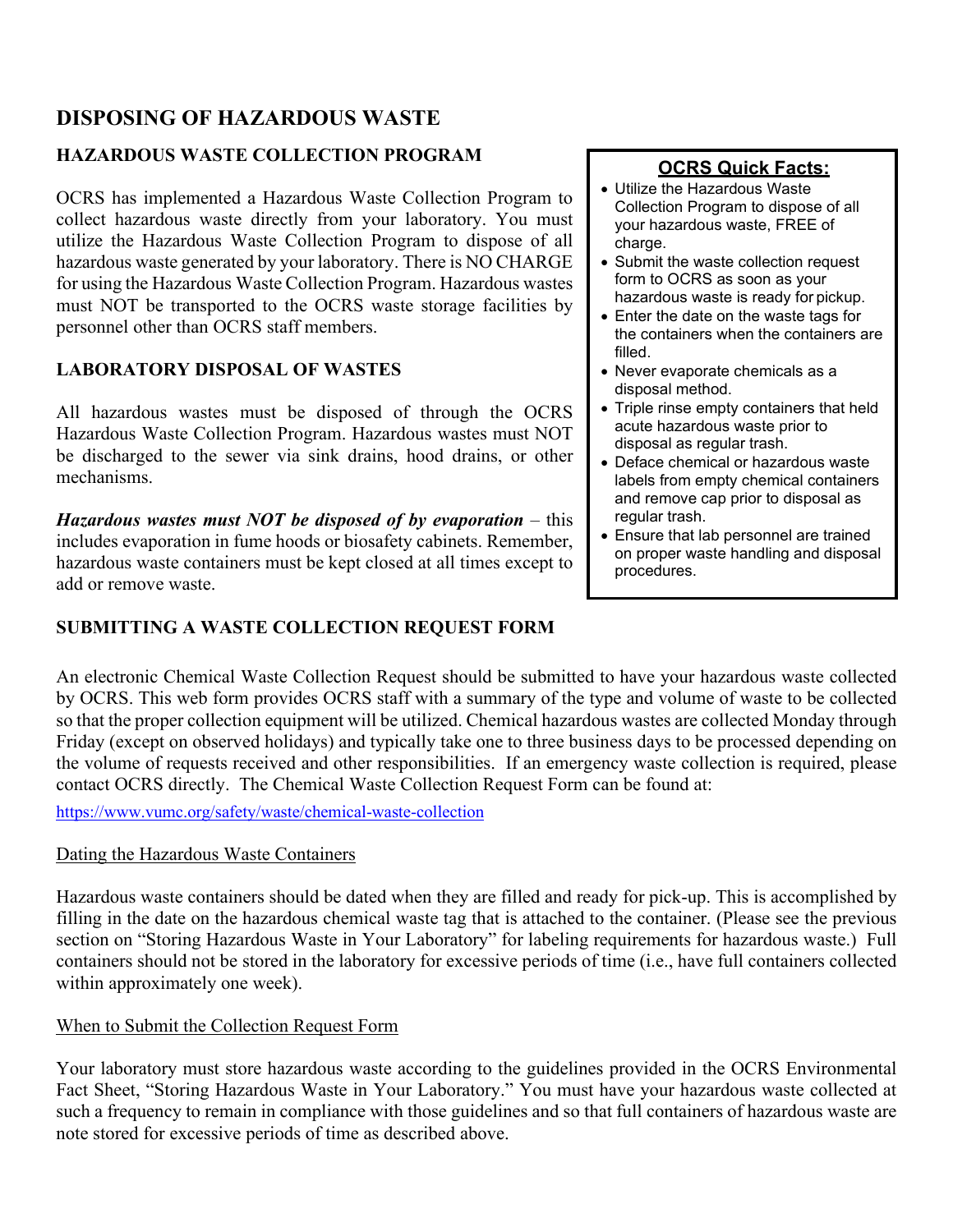#### **DISPOSAL OF HAZARDOUS WASTE CONTAINERS**

#### Acute Hazardous Waste Containers

An empty container that has held an acute hazardous waste must be triple rinsed using a solvent (which might be water) capable of removing the acute hazardous waste prior to disposal of the container as regular trash. Each rinsing should be performed with an amount of solvent equal to approximately 5 percent of the volume of the container. The rinseate must be collected and disposed of as hazardous waste. The containers should be defaced of any chemical or hazardous waste labels and the cap should be removed prior to disposal as regular trash. Please see the OCRS Environmental Fact Sheet, "Identifying Hazardous Waste in Your Laboratory" for a definition of acute hazardous waste.

#### Other Hazardous Waste Containers

A container that has held any hazardous waste, other than an acute hazardous waste, can be disposed of as regular trash once all the waste has been poured out. The waste should be emptied out leaving as little residue as possible. The containers should be defaced of any chemical or hazardous waste labels and the cap should be removed prior to disposal as regular trash.

#### **TRAINING FOR LABORATORY PERSONNEL**

Your laboratory personnel should be trained on the proper handling, storage, labeling, and disposal of hazardous wastes generated by your laboratory. Training should also include procedures for responding to spills or leaks and waste minimization practices. Training should be administered at a frequency sufficient to ensure competency in the proper management practices.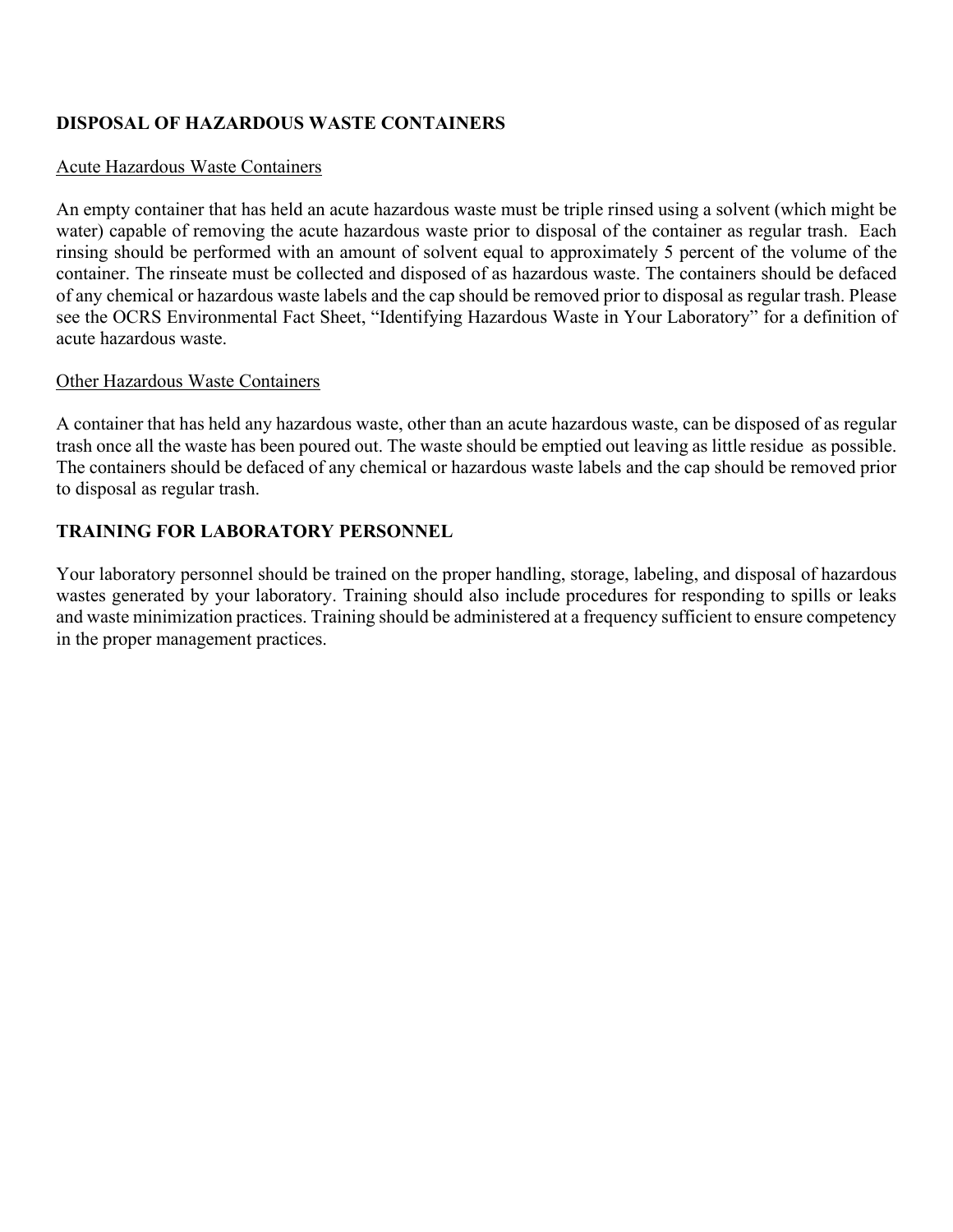#### **PRODUCT SUBSTITUTION**

Laboratories should attempt to substitute non-hazardous or less toxic materials into their processes and experiments whenever possible. One example is the substitution of biodegradable (nonhazardous) scintillation fluids for hazardous scintillation fluids.

#### **INVENTORY MANAGEMENT AND CONTROL**

Laboratories should periodically evaluate their chemical inventory and dispose of unwanted/obsolete chemicals. Purchase only the quantity of chemicals required for specific projects. Vanderbilt University has to pay for the disposal of hazardous wastes. Ordering bulk quantities of chemicals to save money may end up costing more money after disposal of the excess quantity.

#### **PROCESS MODIFICATION**

To the extent that it does not affect vital research or teaching, laboratories should modify experiments to decrease the quantity of hazardous chemicals used and generated. Microanalysis techniques can greatly reduce the amount of hazardous waste generated.

#### **SEGREGATION AND CHARACTERIZATION**

To the extent possible, do not mix wastes or waste streams. In particular, do not mix non-hazardous waste with hazardous waste. Segregation and characterization allow waste to be redistributed for reuse by another researcher. If the waste cannot be redistributed, segregation minimizes disposal costs.

#### **NEUTRALIZATION AND RECLAMATION**

Some laboratories generate a simple, pure chemical stream, such as a dilute acid or base that can be rendered nonhazardous by simple neutralization. Other laboratories may generate a dilute aqueous stream that contains a metal that can be easily precipitated, rendering the waste stream non-hazardous. Additionally, reclamation systems are available for some waste streams such as silver recovery systems for photograph fixer solutions. Strict laws apply to processes for neutralizing hazardous wastes. For these types of waste streams, labs are encouraged to contact OCRS to determine if they can process these materials to render them non-hazardous.

#### **GOOD HOUSEKEEPING PRACTICES**

Spilled chemicals and the materials used to clean up the spills must be disposed of as hazardous waste. Good housekeeping practices to minimize the likelihood of a spill can reduce the amount of hazardous waste generated.

### **OCRS Quick Facts:**

- Order only the quantity of chemicals you need.
- Utilize inventory management and control to prevent the buildup of waste chemicals.
- Substitute non-hazardous or less hazardous chemicals and/or modify your process to use smaller quantities of hazardous chemicals whenever possible.
- Utilize good housekeeping practices to minimize the risk of a spill.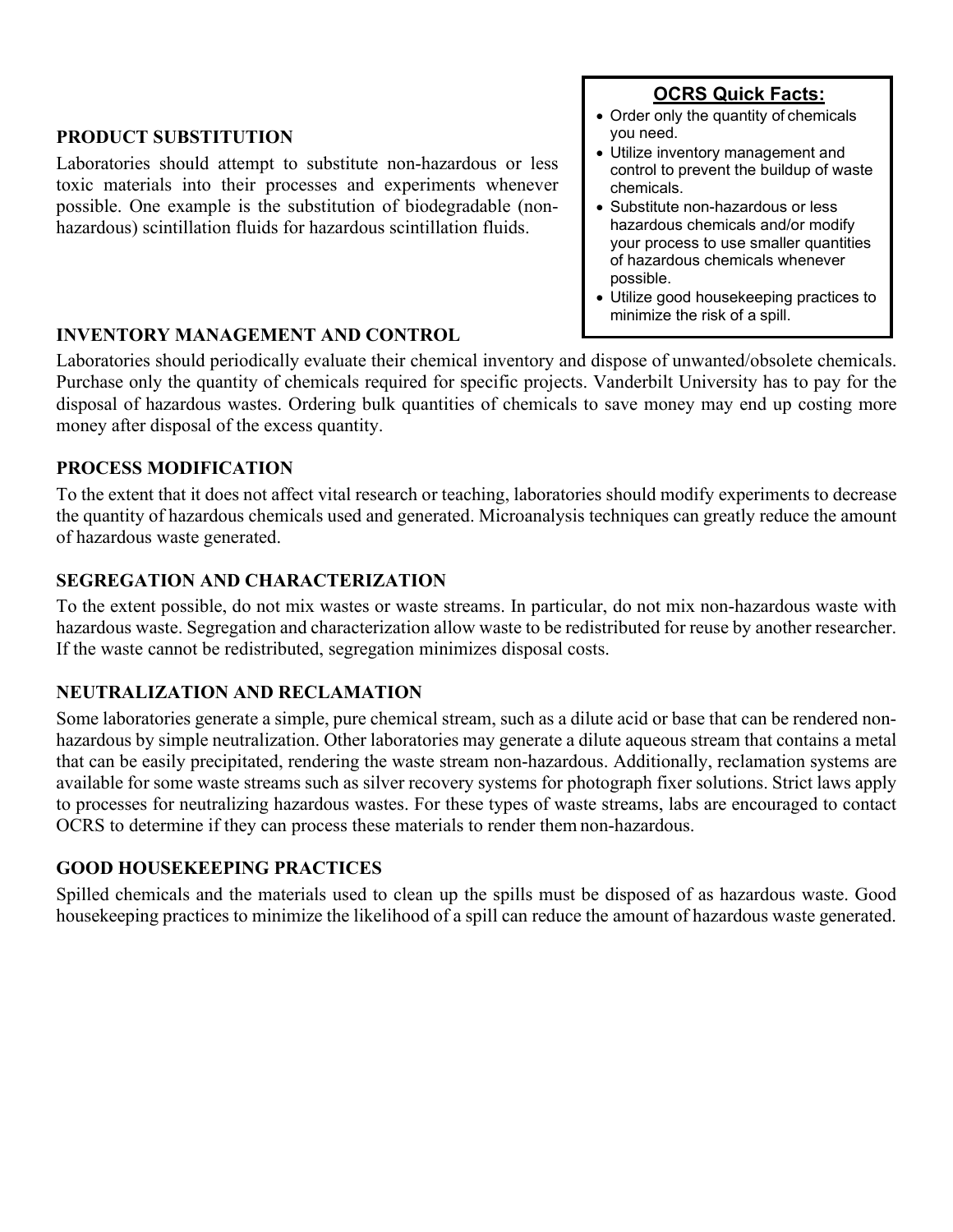#### **HIGHLY HAZARDOUS CHEMICAL WASTES**

Certain chemical wastes must be handled by special procedures due to their highly hazardous nature. *These chemicals include expired isopropyl and ethyl ethers (these chemicals typically expire 6 months after the container is opened), dry picric acid, and dry 2,4 dinitrophenylhyrdazine.* These chemicals can explode during opening or routine handling. A comprehensive list of highly hazardous chemicals can be found at the OCRS website. If you encounter these or other highly hazardous waste chemicals in your laboratory, leave them alone and notify OCRS immediately to arrange for disposal. Highly hazardous chemicals must NOT be handled by laboratory personnel.

#### **OCRS Quick Facts:**

- Highly hazardous chemical wastes must not be handled by laboratory personnel.
- Contact OCRS immediately if you encounter highly hazardous chemical wastes in your laboratory.
- Spilled chemicals and supplies used to clean spills must be disposed of as hazardous waste.
- Clean up spills when they happen or contact OCRS for assistance.



**Expired ethyl ether.**

Expired ether is one of the most common highly hazardous chemicals found in laboratories. Ether is extremely flammable and can form explosive peroxides after exposure to air and light. Since it is packaged in an air atmosphere, peroxides can form even in unopened containers. Therefore, it is very important to write the date received and the date opened on all ether containers. Opened containers should be disposed of through the OCRS Hazardous Waste Collection Program within 6 months. Unopened containers should be disposed of through the OCRS Hazardous Waste Collection Program within one year. Ether should be stored in the smallest container possible, away from heat and sunlight and any source of ignition, and in a flammable storage cabinet or refrigerator/freezer certified for storing flammable materials.

Your laboratory/department will be charged for the disposal of highly hazardous chemicals, since they are not included in the Hazardous Waste Collection Program budget. The charge will be the direct cost charged to OCRS by our disposal contractor. OCRS does not mark up the disposal charges for these chemicals.

#### **HAZARDOUS WASTE SPILLS**

Chemical spills must be cleaned up immediately. Spilled chemicals should be treated as hazardous waste. The materials used in the spill cleanup should also be treated as hazardous waste unless the materials can be decontaminated. Chemical spills that cannot be cleaned up by laboratory personnel should immediately be reported to OCRS after evacuating and isolating the spill area.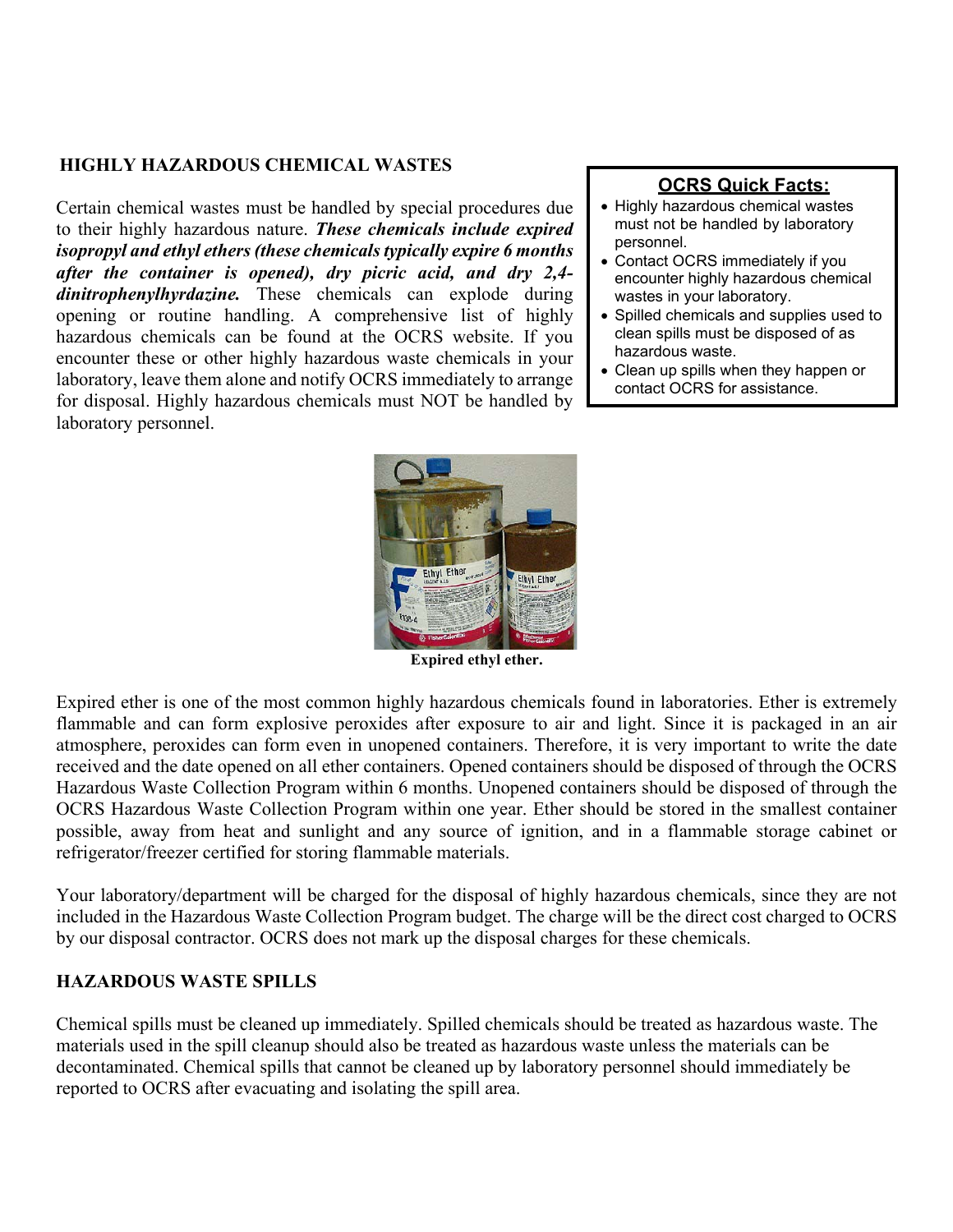#### **INTRODUCTION**

Vanderbilt University Medical Center is required to comply with sewer disposal restrictions established by the Metro wastewater treatment plant and all applicable State and Federal regulations. This guide is designed to assist laboratories with the identification of waste streams that are prohibited or limited from sink/sewer disposal. Wastes must **NOT** be intentionally diluted to comply with sink/sewer disposal requirements. Please note that application of some regulatory requirements to laboratory waste streams is extremely complicated. Contact the Office of Clinical and Research Safety (OCRS) for assistance in applying these guidelines to your specific waste streams. For more information on how to collect and manage hazardous wastes, contact OCRS.

#### **WASTES FORBIDDEN FROM SINK/SEWER DISPOSAL**

The following wastes must **NEVER** be discharged to the sanitary sewer in **ANY** concentration. These wastes must be collected and managed as hazardous waste.

#### **1. Raw Chemical Waste.**

Unused, pure, or concentrated chemicals.

#### **2. Chlorinated Hydrocarbon Waste.**

Chlorinated hydrocarbons are compounds that contain chlorine, hydrogen, and carbon. Examples of chlorinated hydrocarbons include but are not limited to:

a. Chloromethanes:

Specific examples: Methylene chloride Trichloromethane (chloroform)

Trichlorofluoromethane

b. Chloroethanes:

Specific examples:

- 1,1-Dichloroethane
- 1,1,1-Trichloroethane
- 1,1,2-Trichloroethane
- Hexachloroethane
- c. Chloroethylenes:

Specific examples:

- Vinyl chloride
- Trichloroethylene
- Tetrachloroethylene
- d. Chloropropanes, chlorobutanes, chlorobutenes:
	- Specific examples: Dichlorobutadiene Hexachlorobutadiene
- e. Chlorinated paraffins;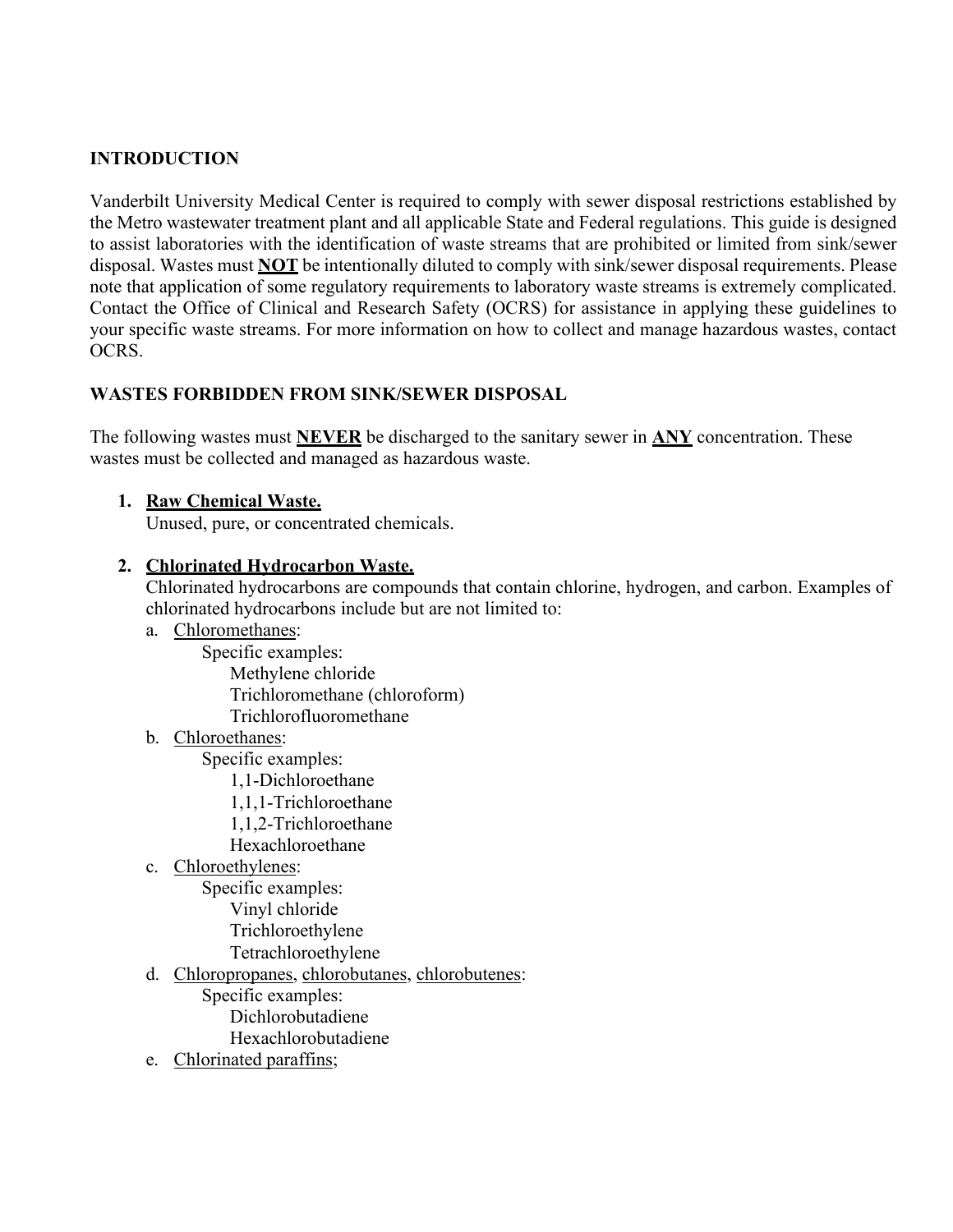#### f. Chlorinated pesticides

Specific examples:

| Heptachlor epoxide |
|--------------------|
| Hexachloride       |
| Hexachlorobenzene  |
| Lindane            |
| Methoxychlor       |
| Mirex              |
| Toxaphene          |
|                    |

#### g. Nucleus-chlorinated aromatic hydrocarbons

- Specific examples: Dichlorobenzene Dichlorotoluene Chlorobenzene
	- 1,2-Dichlorobenzene
	- 1,4-Dichlorobenzene
	- Chlorinated biphenyls (including PCBs)
	- Chlorinated naphthalenes
	- Pentachlorophenol
	- 2,4,5-Trichlorophenol
	- 2,4,6-Trichlorophenol

#### h. Side-chain chlorinated aromatic hydrocarbons

Specific examples:

Chloromethyl benzene (benzyl chloride) Dichloromethyl benzene (benzal chloride) Trichloromethyl benzene (benzotrichloride).

#### **3. Chlorofluorcarbon Waste.**

#### **4. Brominated Hydrocarbon Waste.**

Specific examples: Bromoform Bromomethane

#### **5. Cyanide Waste.**

Includes cyanide, cyanate (OCN-), and thiocyanate (SCN-) compounds. Specific examples:

Potassium cyanide Sodium cyanide Hydrogen cyanide Zinc cyanide Copper cyanide Nickel cyanide.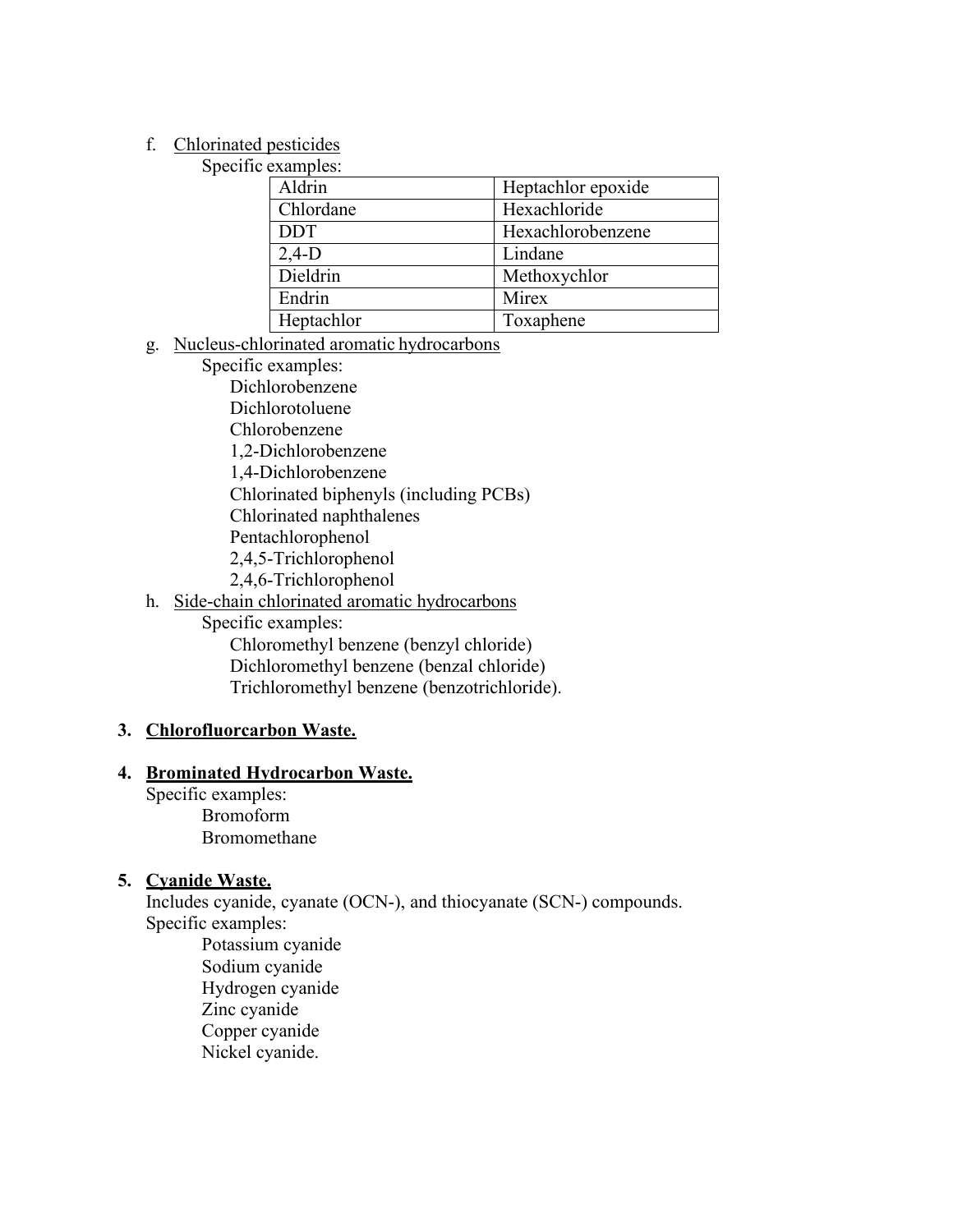#### **6. Heavy Metal Waste.**

Specific examples:

| Antimony | Mercury  |
|----------|----------|
| Arsenic  | Nickel   |
| Barium   | Selenium |
| Cadmium  | Silver   |
| Chromium | Thallium |
| Copper   | Zinc     |
| Lead     |          |

#### **7. Corrosive Waste.**

Corrosive wastes are wastes that could cause corrosive structural damage to the sink/sewer piping. All wastes with a pH lower than 6.0 Standard Units (S.U.) or higher than 9.0 S.U. are considered corrosive wastes. Laboratories must not neutralize corrosive wastes to comply with this requirement unless it is part of a written protocol for the laboratory process generating the waste and the neutralization process is carried out by trained, qualified personnel.

#### **8. Solvent Waste.**

Wastes containing any of the following solvents in any concentration:

| Acetone              | <b>Ethyl Ether</b>        |
|----------------------|---------------------------|
| Benzene              | Isobutanol                |
| n-Butyl Alcohol      | Methanol                  |
| Carbon Disulfide     | Methyl Ethyl Ketone (MEK) |
| Carbon Tetrachloride | Methyl Isobutyl Ketone    |
| Cresols              | Nitrobenzene              |
| Cyclohexanone        | 2-Nitropropane            |
| Cresylic Acid        | Pyridine                  |
| 2-Ethoxyethanol      | Toluene                   |
| <b>Ethyl Acetate</b> | Xylene                    |
| <b>Ethyl Benzene</b> |                           |

Please note that acetone used to wash glassware falls into this category.

#### **9. Oil and Grease Wastes.**

Waste oils and grease, including vacuum pump oil, must be collected and managed as hazardous wastes. Wastes that are contaminated with oil or grease in concentrations greater than 50 mg/L must also be collected and managed as hazardous waste.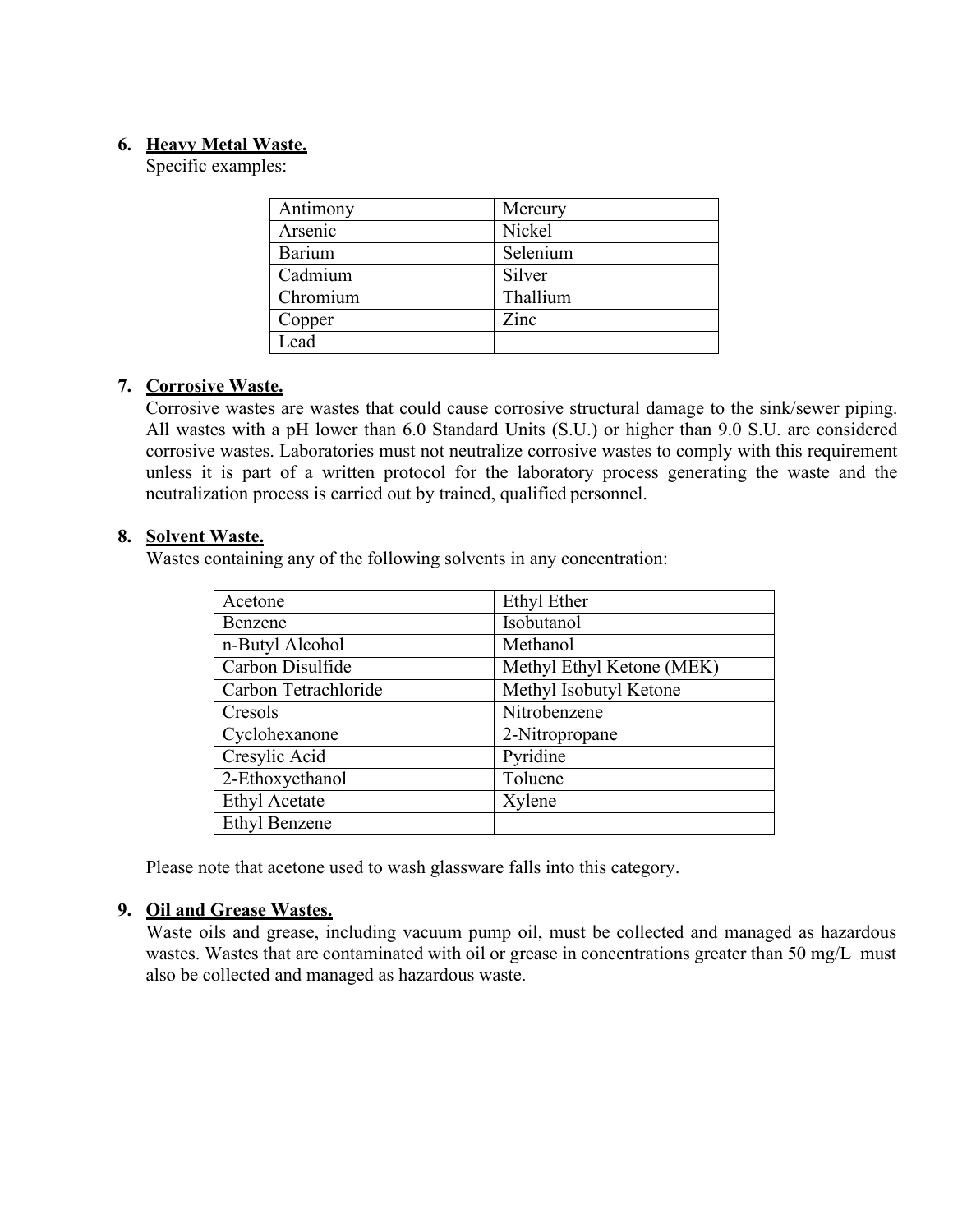#### **10. Ignitable Wastes.**

Ignitable wastes are: 1) Liquid wastes with a flashpoint less than  $60^{\circ}C(140^{\circ}F)$ ; 2) Non-liquid wastes that can cause fire through friction, reaction with moisture, or spontaneous chemical changes; 3) Ignitable compressed gases; or 4) Oxidizers. Ignitable wastes include most waste solvents found in laboratories, ignitable compressed gases such as hydrogen, and oxidizers such as nitrates/nitrites (sodium nitrate, potassium nitrite, etc.) and chlorates and perchlorates (magnesium perchlorate, etc.). Ignitable wastes include mixtures of ignitable chemicals with other materials if the mixture still exhibits the ignitability characteristic (i.e., flashpoint less than 60  $^{0}$ C).

#### **11. Unused or Out-Dated Pharmaceuticals**

U.S. Environmental Protections Agency regulations require that certain discarded drug wastes must be managed as hazardous chemical wastes. Pharmaceutical drugs are considered to be wastes and must be discarded when the drugs:1) are opened but unused, 2) have been partially administered 3) or can no longer be used for the intended purpose.

#### **12. Reactive Wastes.**

Reactive wastes: 1) Are normally unstable and readily undergo violent change; 2) React violently or form explosive mixtures with water; 3) Can generate toxic gases, vapors or fumes when mixed with water or exposed to extreme pH conditions; 4) It is a forbidden explosive as defined in 49 CFR 173.54, or is a Division 1.1, 1.2 or 1.3 explosive as defined in 49 CFR 173.50 and 173.53. or 5) Are capable of detonation or explosive reaction under certain conditions. Common reactive wastes found in laboratories include certain cyanides, sulfides, and silanes or any mixtures of multiple wastes that exhibit reactivity characteristics.

#### **13. Solid or Viscous Wastes.**

Solid or viscous wastes that may coat, clog, or otherwise cause obstruction to the flow of sewer pipes must never be discharged to the sewer. Examples of prohibited solid or viscous waste include sand, animal tissues, bones, plastics, rubber, glass, wood chips, wood shavings, plaster, paint, etc. in such quantity, concentration, or form that may cause interference with proper sewer flow. Depending on the nature of the waste, it may be discharged to the normal trash or collected and managed as hazardous waste.

#### **14. Nuisance Waste.**

Wastes that may cause a discoloration or that may cause interference in the Metro wastewater treatment plant must not be discharged to the sewer. Wastes that are noxious or malodorous to the extent that a nuisance may be created at the Metro wastewater treatment plant or in other laboratories must not be discharged to the sewer.

#### **15. Untreatable Waste.**

Wastes that contain any element or compound that cannot be adequately treated or removed by the Metro wastewater treatment plant (biological activated sludge treatment) and that is known to be an environmental hazard must not be discharged to the sewer.

#### **16. Hot Liquid or Vapor Wastes.**

Liquid or vapor wastes with a temperature above 65.5  $^{\circ}$ C (150  $^{\circ}$ F) must not be discharged to the sewer.

#### **17. Ethidium Bromide and Acrylamide Waste.**

Buffer solutions and other solutions containing ethidium bromide or acrylamide in any concentration and ethidium bromide and acrylamide gels.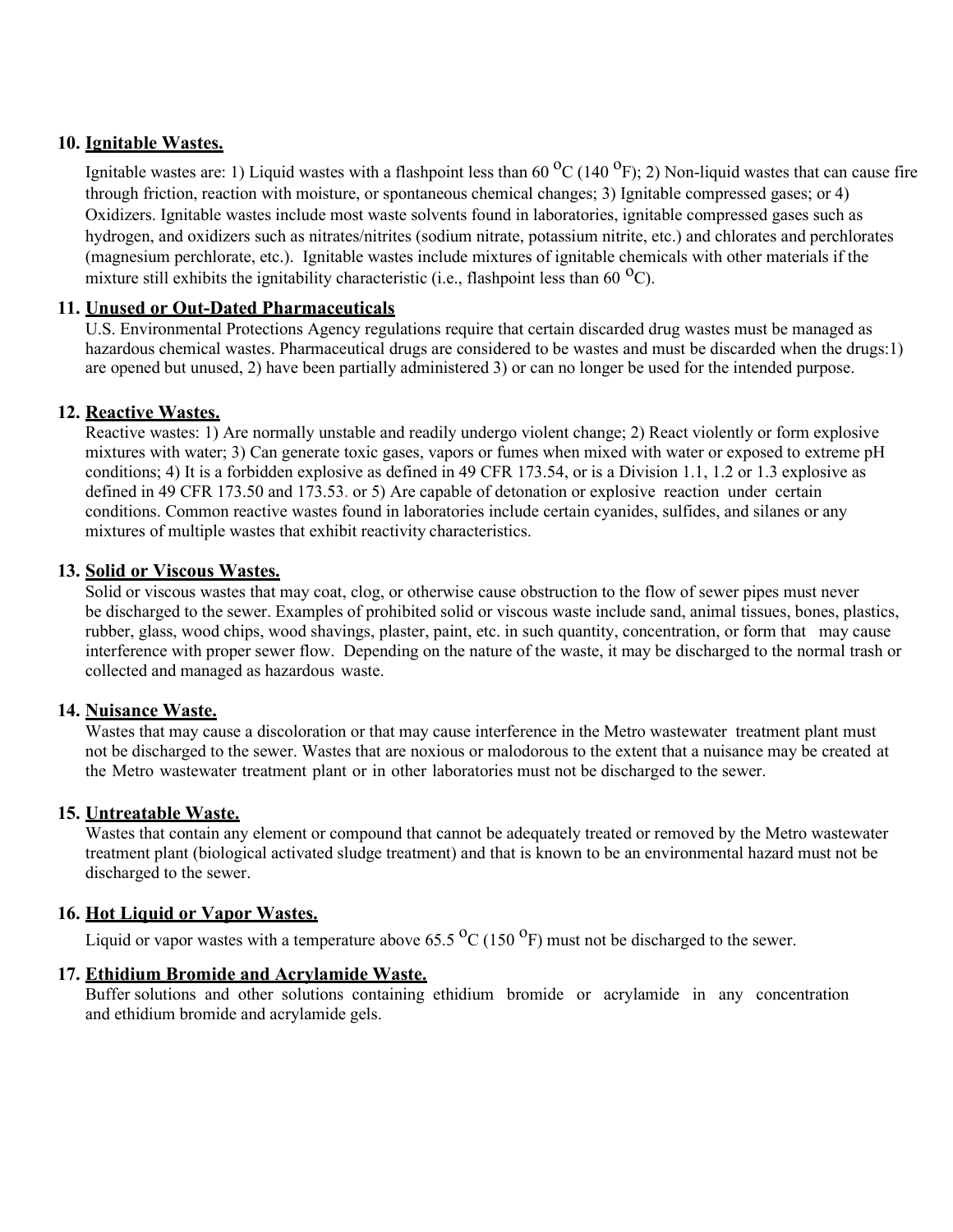#### **18. Priority Pollutant Wastes.**

All wastes containing any of the following priority pollutant compounds in any concentration must be collected and managed as hazardous waste:

| <b>Volatiles</b>            |                            |                             |  |  |
|-----------------------------|----------------------------|-----------------------------|--|--|
| Acrylonitrile               | Benzene                    | Bromoform                   |  |  |
| Carbon tetrachloride        | Chlorobenzene              | Chlorodibromomethane        |  |  |
| Chloroethane                | 2-Chloroethylvinyl ether   | Chloroform                  |  |  |
| Dichlorobromomethane        | Dichlorodifluoromethane    | 1,1-Dichloroethane          |  |  |
| 1,2-Dichloroethane          | 1,1-Dichloroethylene       | Dichloromethane             |  |  |
| 1,2-Dichloropropane         | 1,2-Dichloropropylene      | 1,3-Dichloropropylene       |  |  |
| 2,4-Dichloropropylene       | Ethylbenzene               | Methyl bromide              |  |  |
| Methyl chloride             | Methylene chloride         | 1,1,2,1-Tetrachloroethane   |  |  |
| 1,1,2,2-Tetrachloroethane   | Tetrachloroethylene        | Tetrachloromethane          |  |  |
| Toluene                     | Trans-dichloroethylene     | 1,2-Trans-dichloroethylene  |  |  |
| 1,1,1-Trichloroethane       | 1,1,2-Trichloroethane      | Trichloroethylene           |  |  |
| Trichlorofluoromethane      | Trichloromethane           | Vinyl chloride              |  |  |
|                             | <b>Base/Neutral</b>        |                             |  |  |
| Acenaphthene                | Acenaphthylene             | Anthracene                  |  |  |
| Benzidine                   | Benzo(a)anthracene         | Benzo(a)pyrene              |  |  |
| 3,4-Benzofluoranthene       | Benzo(ghi)perylene         | Benzo(b)fluoranthene        |  |  |
| Benzo(k)fluoranthene        | Bis(2-chloroethoxy)methane | Bis(2-chloroethyl)ether     |  |  |
| Bis(2-chloroisopropyl)ether | Bis(2-chloromethyl)ether   | Bis (2-ethylhexyl)phthalate |  |  |
| 4-Bromophenyl phenyl ether  | Butylbenzyl phthalate      | 2-Chloronaphthalene         |  |  |
| 4-Chlorophenyl phenyl ether | Chrysene                   | Dibenzo(a,h)anthracene      |  |  |
| 1,2-Dichlorobenzene         | 1,3-Dichlorobenzene        | 1,4-Dichlorobenzene         |  |  |
| 3,3'-Dichlorobenzidine      | Di-n-ethyl phthalate       | Diethyl phthalate           |  |  |
| Di-c-methyl phthalate       | Dimethyl phthalate         | Di-n-butyl phthalate        |  |  |
| 2,4-Dinitrotoluene          | 2,6-Dinitrotoluene         | Di-n-octyl phthalate        |  |  |
| 1,2-Diphenylhydrazine       | Fluroranthene              | Fluorene                    |  |  |
| Hexachlorobenzene           | Hexachlorobutadiene        | Hexachlorocyclopentadiene   |  |  |
| Hexachloroethane            | Indeno $(1,2,3$ -cd)pyrene | Naphthalene                 |  |  |
| Nitrobenzene                | N-nitrosodimethylamine     | N-nitrosodi-n-propylamine   |  |  |
| N-nitrosodiphenylamine      | Phenanthrene               | Pyrene                      |  |  |
| 1,2,4-Trichlorobenzene      |                            |                             |  |  |
| <b>Pesticides</b>           |                            |                             |  |  |
| Acrolein                    | Aldrin                     | BHC, alpha                  |  |  |
| BHC, beta                   | BHC, delta                 | BHC, gamma                  |  |  |
| Chlordane                   | $4,4$ -DDT                 | $4,4'$ -DDE                 |  |  |
| $4,4'-DDD$                  | Dieldrin                   | Endosulfan, alpha           |  |  |
| Endosulfan, beta            | Endosulfan sulfate         | Endrin                      |  |  |
| Endrin aldehyde             | Heptachlor                 | Heptachlor epoxide          |  |  |
| Isophorone                  | <b>PCB-1016</b>            | <b>PCB-1221</b>             |  |  |
| <b>PCB-1232</b>             | <b>PCB-1242</b>            | <b>PCB-1248</b>             |  |  |
| <b>PCB-1254</b>             | <b>PCB-1260</b>            | <b>TCDD</b> (Dioxin)        |  |  |
| Toxaphene                   |                            |                             |  |  |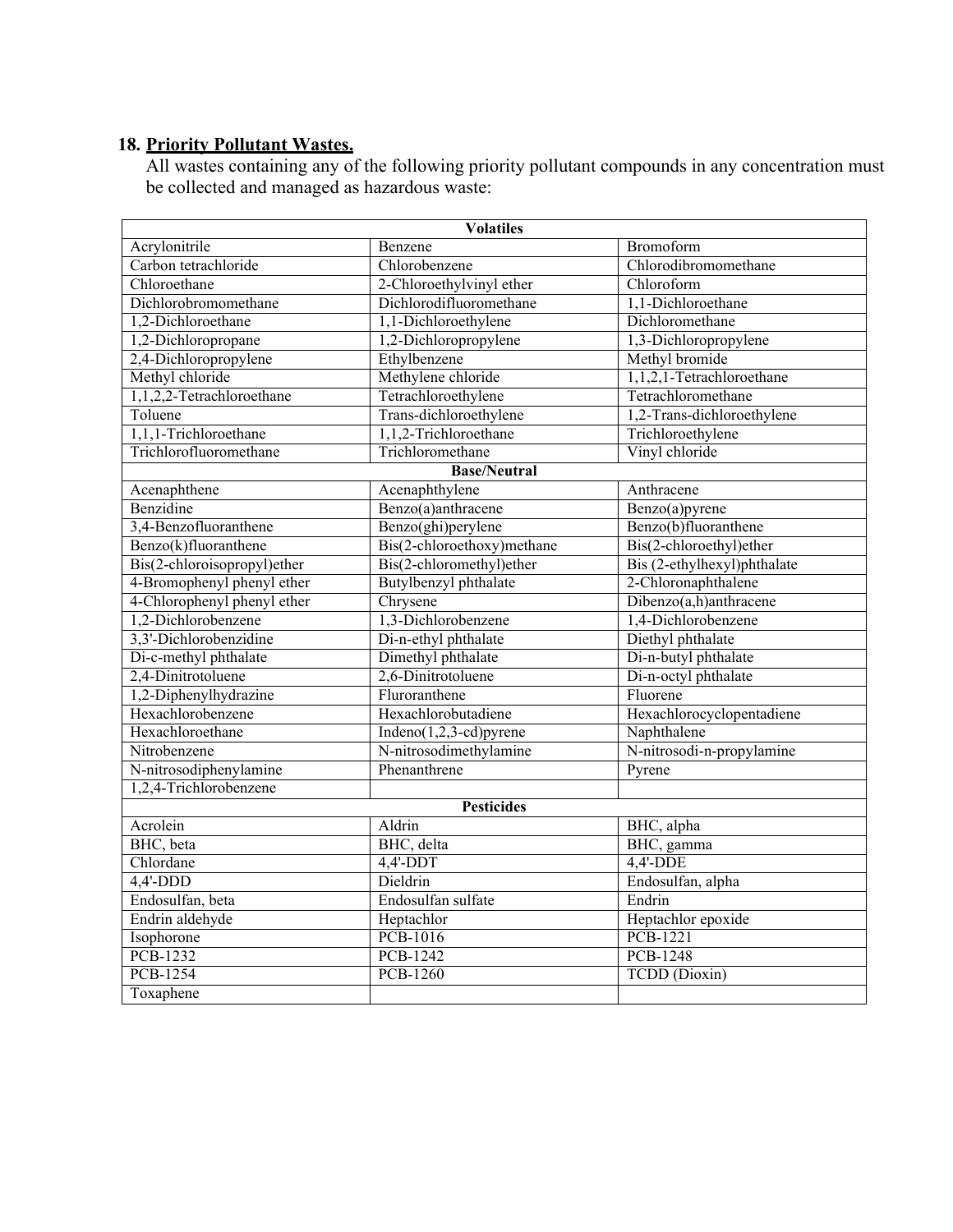| <b>Inorganics, Metals, Phenols, and Cresols</b> |                              |                       |  |
|-------------------------------------------------|------------------------------|-----------------------|--|
| Antimony                                        | Arsenic                      | Asbestos              |  |
| Beryllium                                       | Cadmium                      | Chromium              |  |
| Copper                                          | Lead                         | Mercury               |  |
| Nickel                                          | Selenium                     | Silver                |  |
| Thallium                                        | $\mathop{\rm Zinc}\nolimits$ | Cyanide               |  |
| 2-Chlorophenol                                  | Cresols                      | 2,4-Dichlorophenol    |  |
| 2,4-Dimethylphenol                              | 4,6-Dinitro-o-cresol         | 2,4-Dinitrophenol     |  |
| 2-Nitrophenol                                   | 4-Nitrophenol                | P-chloro-m-cresol     |  |
| Pentachlorophenol                               | Phenols                      | 2,4,6-Trichlorophenol |  |

#### 18. **Rinseate.**

Empty containers that are being rinsed should be triple rinsed with a minimal amount of liquid and the rinseate collected and managed as hazardous waste, if the container held any of the wastes described above in Sections 1, 2, 3, 4, 5, 6, or 8. Subsequent rinses may be discharged to the sewer. Depending on the waste, fewer rinses may be required to be collected. Contact OCRS for evaluation of specific waste containers. Rinseate from empty containers that held other types of waste may be discharged to the sewer if the rinseate does not exhibit the hazardous characteristic of the waste (for example, rinseate from a container that held ignitable waste may be sewer disposed if the rinseate is not ignitable).

#### **WASTES WITH LIMITED SINK/SEWER DISPOSAL**

#### **1. Radioactive Wastes.**

A radioactive waste that is water soluble or readily dispersible in water and not prohibited from sewer disposal based on the criteria described in the previous section may be disposed via the sanitary sewer system. The disposal limit is 200 µCi per laboratory per day. Records of sewer disposal must be maintained on the Radioactive Material Usage Log.

#### **2. Biological Materials.**

Biological waste must not be discharged to the sewer unless it has been properly treated. Please refer to Proper Disposal of Biological Waste in the Guide to Biosafety at Vanderbilt for biological waste disposal policies and procedures (OCRS website). Biological waste intended for sewer disposal must not be prohibited from sewer disposal based on the criteria described in the previous section.

#### **3. Specific Organic Chemicals in Concentrations of One Percent or Less.**

Organic chemicals suitable for sink/sewer disposal are described below. Only those organic compounds that are reasonably soluble in water are suitable for sink/sewer disposal. A compound is considered water soluble if it dissolves to the extent of at least three percent. Chemicals listed below must be in concentrations of approximately one percent or less to be suitable for sink/sewer disposal. If the total volume of waste to be disposed is greater than four liters per day, approval by OCRS is required. Sewer discharges of these chemicals must not be prohibited in the previous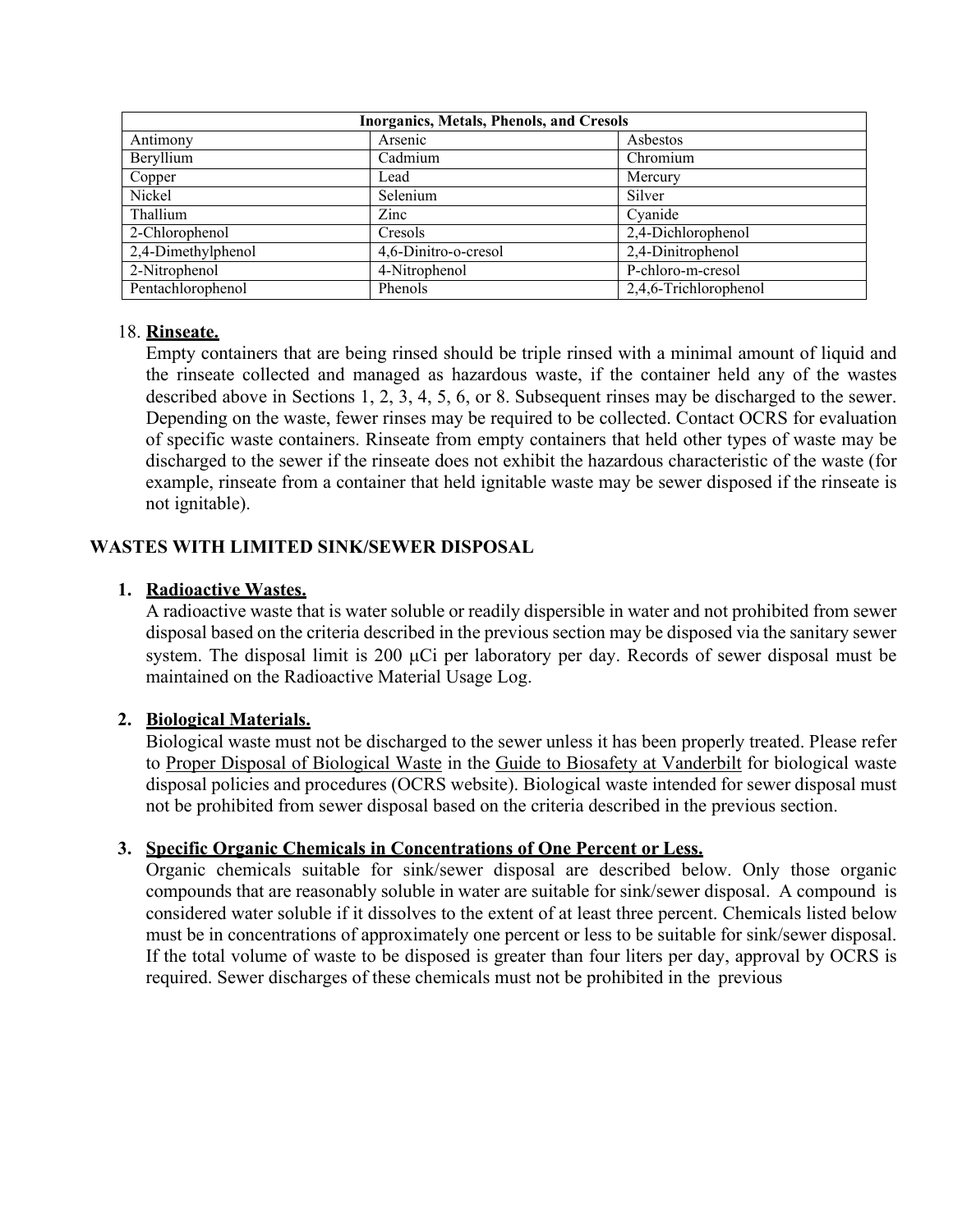section. Any chemicals that fall into categories described below but are specifically prohibited from sink/sewer disposal in the previous section must NOT be discharged to the sewer.

a. Alkanols with 4 or fewer carbon atoms. Specific examples:

| 2-Butanol | 2-Propanol | Tert-butanol |
|-----------|------------|--------------|
| Ethanol   | 1-Propanol |              |

b. Alkanediols with 7 or fewer carbon atoms. Specific examples:

| Butanediol and isomers  | Butylene glycol         |
|-------------------------|-------------------------|
| Ethylene glycol         | Heptamethylene glycol   |
| Heptanediol and isomers | Hexanediol and isomers  |
| Hexylene glycol         | Pentanediol and isomers |
| Pentylene glycol        | Propylene glycol        |

c. Sugars and sugar alcohols (polyols). Specific examples:

| Dithioerythritol | Dithiothreitol | Erythritol |
|------------------|----------------|------------|
| Glycerol         | Lactitol       | Maltitol   |
| Mannitol         | Molasses       | Sorbitol   |
| Xvlitol          |                |            |

- d. Alkoxyalkanols with 6 or fewer carbon atoms. Specific examples:
	- Butoxyethanol Ethoxyethanol Methoxyethanol
- e. Aliphatic aldehydes with 4 or fewer carbon atoms. Specific examples: Acetaldehyde Butyraldehyde (butanal) Formaldehyde Glutaraldehyde Isobutyraldehyde
	- Propionaldehyde (propanal)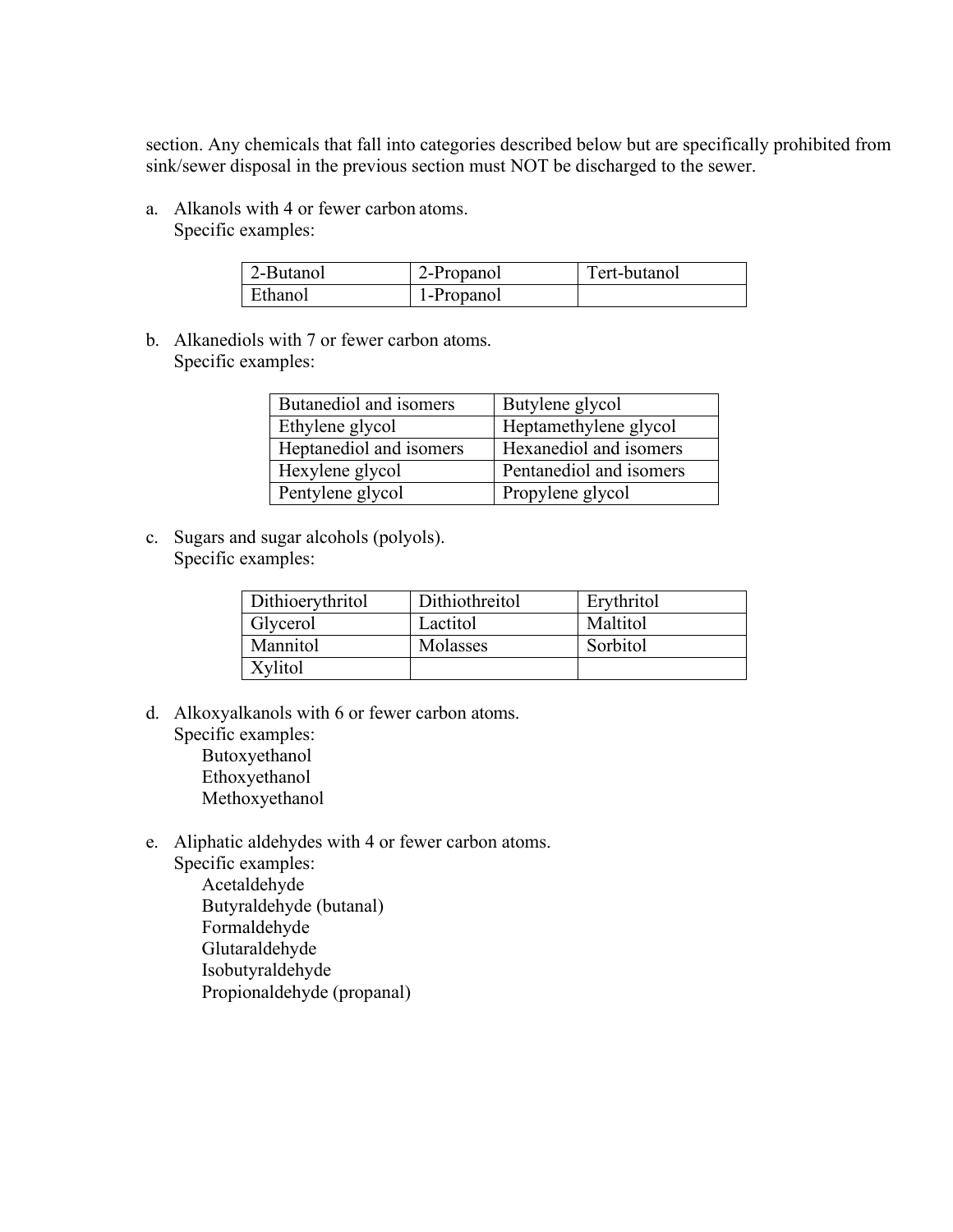f. RCONH2 and RCONHR with 4 or fewer carbon atoms and RCONR2 with 10 or fewer carbon atoms.

Specific examples:

| Acetamide              | Butanamide                |
|------------------------|---------------------------|
| Butyramide             | Formamide                 |
| Isobutyramide          | N,N-Diethyl formamide     |
| N,N-Dimethyl acetamide | N,N-Dimethyl propionamide |
| N-Ethyl acetamide      | N-Ethyl formamide         |
| N-Methyl acetamide     | N-Methyl formamide        |
| N-Methyl propionamide  | Propionamide              |

g. Aliphatic amines with 6 or fewer carbon atoms. Specific examples:

| Amylamine           | Isobutylamine       | Butylamine         |
|---------------------|---------------------|--------------------|
| Dimethylpropylamine | Ethylamine          | 1-Ethylpropylamine |
| Hexylamine          | Isobutylamine       | Isopropylamine     |
| Methylamine         | Methylbutylamine    | N-Ethylbutylamine  |
| N-Ethylmethylamine  | N-Methylpropylamine | Trimethylamine     |
| Iso-amylamine       | Diethylamine        |                    |

h. Aliphatic diamines with 6 or fewer carbon atoms. Specific examples:

| Ethylene diamine                  | Hexamethylene diamine and isomers |
|-----------------------------------|-----------------------------------|
| Pentamethylenediamine and isomers | Piperazine                        |
| 1.2-Propanediamine                | 1,3-Propanediamine                |
| Triethylenediamine                |                                   |

i. Alkanoic acids with 5 or fewer carbon atoms and the ammonium, sodium, and potassium salts of these acids with 20 or fewer carbon atoms. Specific examples:

| Acetic acid     | Butyric acid    | Formic acid    |
|-----------------|-----------------|----------------|
| Isobutyric acid | Isovaleric acid | Propionic acid |
| Valeric acid    |                 |                |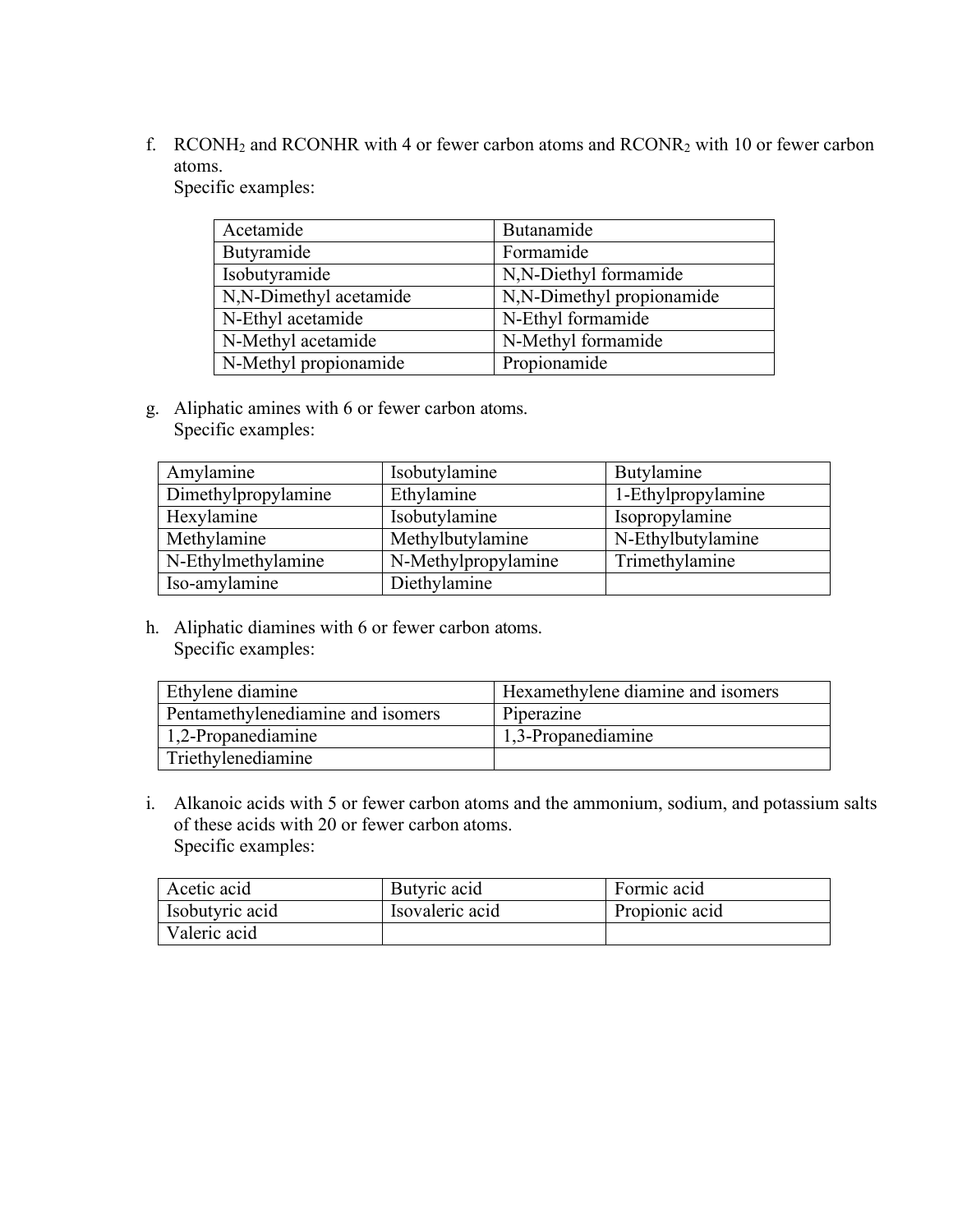j. Alkanedioic acids with 5 or fewer carbon atoms and the ammonium, sodium, and potassium salts of these acids with 20 or fewer carbon atoms. Specific examples:

| Fumaric acid                       | Glutaric acid (1,5-pentanedioic acid) |
|------------------------------------|---------------------------------------|
| Malic acid                         | Malonic acid (1,3-propanedioic acid)  |
| Oxalic acid (1,2-ethanedioic acid) | Succinic acid (1,4-butanedioic acid)  |
| Tartaric acid                      |                                       |

k. Hydroxyalkanoic acids with 5 or fewer carbon atoms and the ammonium, sodium, and potassium salts of these acids with 20 or fewer carbon atoms.

Specific examples: Glycolic acid 3-Hydroxybutyric acid 2-Hydroxyisobutyric acid Lactic acid (2-hydroxypropanoic acid)

l. Aminoalkanoic acids with 6 or fewer carbon atoms and the ammonium, sodium, and potassium salts of these acids with 20 or fewer carbon atoms. Specific examples:

| 3-Amino butyric acid   | 4-Amino butyric acid               |
|------------------------|------------------------------------|
| Amino isobutyric acid  | 5-Amino pentanoic acid and isomers |
| 3-Amino propanoic acid |                                    |

m. Esters with 4 or fewer carbon atoms. Specific examples:

| Ethyl formate  | Isopropyl acetate                  | Isopropyl formate | Methyl acetate |
|----------------|------------------------------------|-------------------|----------------|
| Methyl formate | Methyl propionate   Propyl formate |                   |                |

n. Nitriles.

Specific examples: Acetonitrile Butyronitrile Isobutylnitrile Propionitrile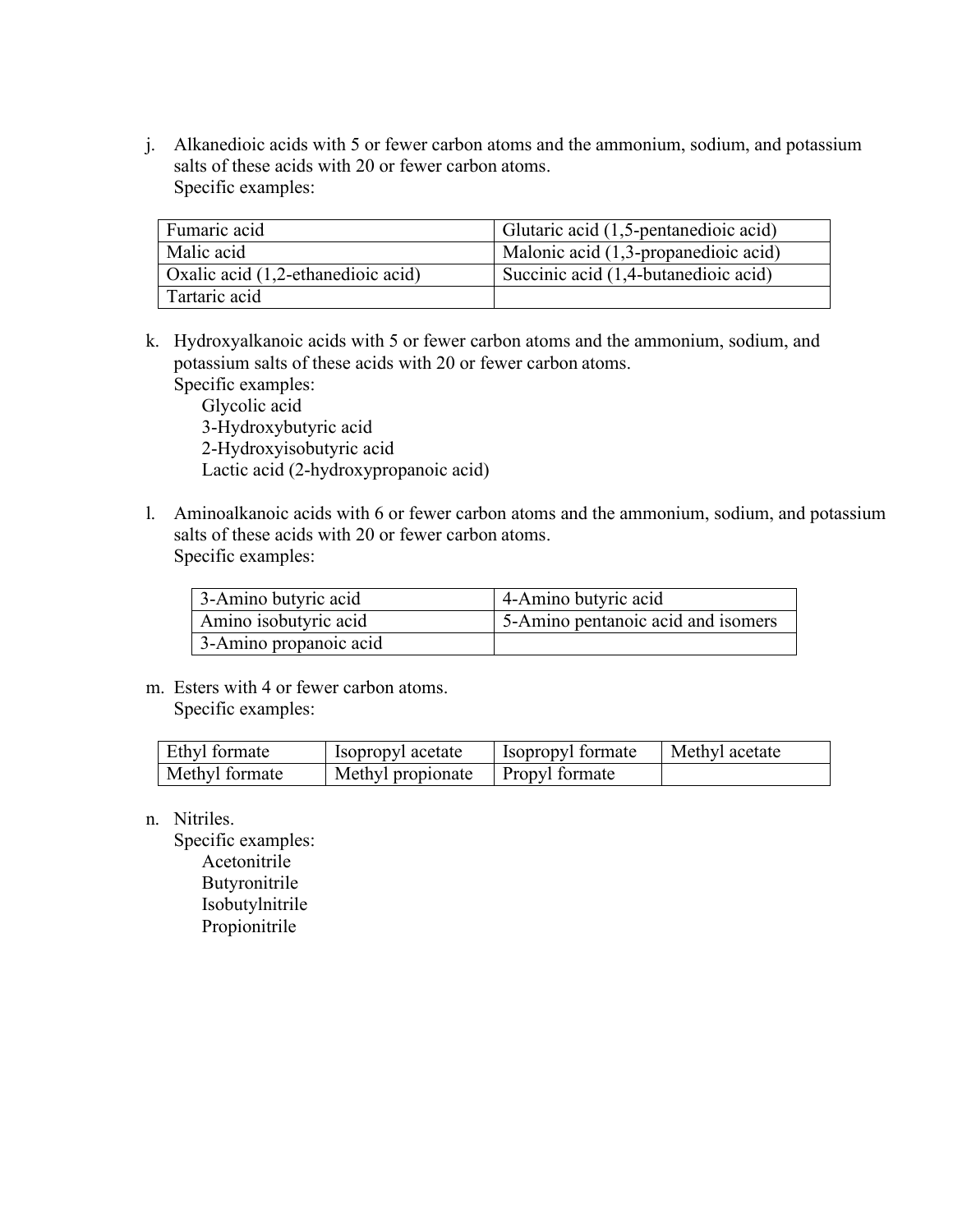o. Sulfonic acids and sodium and potassium salts of the acids. Specific examples:

| Methane sulfonic acid       | Ethane sulfonic acid       |
|-----------------------------|----------------------------|
| 1-Propane sulfonic acid     | 1-Butane sulfonic acid     |
| 1-Pentane sulfonic acid     | 1-Hexane sulfonic acid     |
| 1-Heptane sulfonic acid     | 1-Octane sulfonic acid     |
| 1-Decane sulfonic acid      | 1-Dodecane sulfonic acid   |
| 1-Tetradecane sulfonic acid | 1-Hexadecane sulfonic acid |

#### **4. Elementary Neutralization of Corrosives**

Some facilities on campus are equipped to have the ability of treating corrosive hazardous waste via the plumbing system in an elementary neutralization unit (ENU) which does NOT require a RCRA treatment permit [40 CFR  $270.1(c)(2)(v)$ ]. Contact your Department's Administration and OCRS if unsure of your facility's capabilities for this.

- **a.** This process can only be used on wastes that are regulated solely because they exhibit the characteristic of corrosivity (D002) from having a pH of less than or equal to 2.0 or greater than or equal to 12.5.
	- **i.** The neutralized waste must have a pH between 6 and 9 when exiting the unit.
- b. Waste acids should be less than a 50% dilution of the concentrated acid, cannot exhibit any other hazardous waste characteristics (i.e. ignitability, reactivity, toxicity), cannot contain organic solvents. Examples of acids and bases that may not be neutralized via this option include:
	- Perchloric acid at any concentration
	- Nitric acid, concentrated
	- Sulfuric acid, fuming (concentrated)
	- Hydrofluoric acid
	- Acids or bases with high concentrations of metals or other contaminants
	- Acids or bases that contain dyes or surfactants defined as Nuisance Wastes
	- Any organic acids and bases that are still toxic after neutralization (most organic acids and bases; one exception is acetic acid with a concentration of less than 80 percent)

#### **5. Specific Inorganic Chemicals in Concentrations of One Percent or Less.**

Inorganic chemicals suitable for sink/sewer disposal are described below. Only those inorganic compounds that are reasonably soluble in water are suitable for sink/sewer disposal. A compound is considered water soluble if it dissolves to the extent of at least three percent. Chemicals listed below must be in concentrations of approximately one percent or less to be suitable for sink/sewer disposal. If the total volume of waste to be disposed is greater than four liters per day, approval by OCRS is required. Sewer discharges of these chemicals must not be prohibited in the previous section. Any chemicals that fall into categories described below but are specifically prohibited from sink/sewer disposal in the previous section must NOT be discharged to the sewer.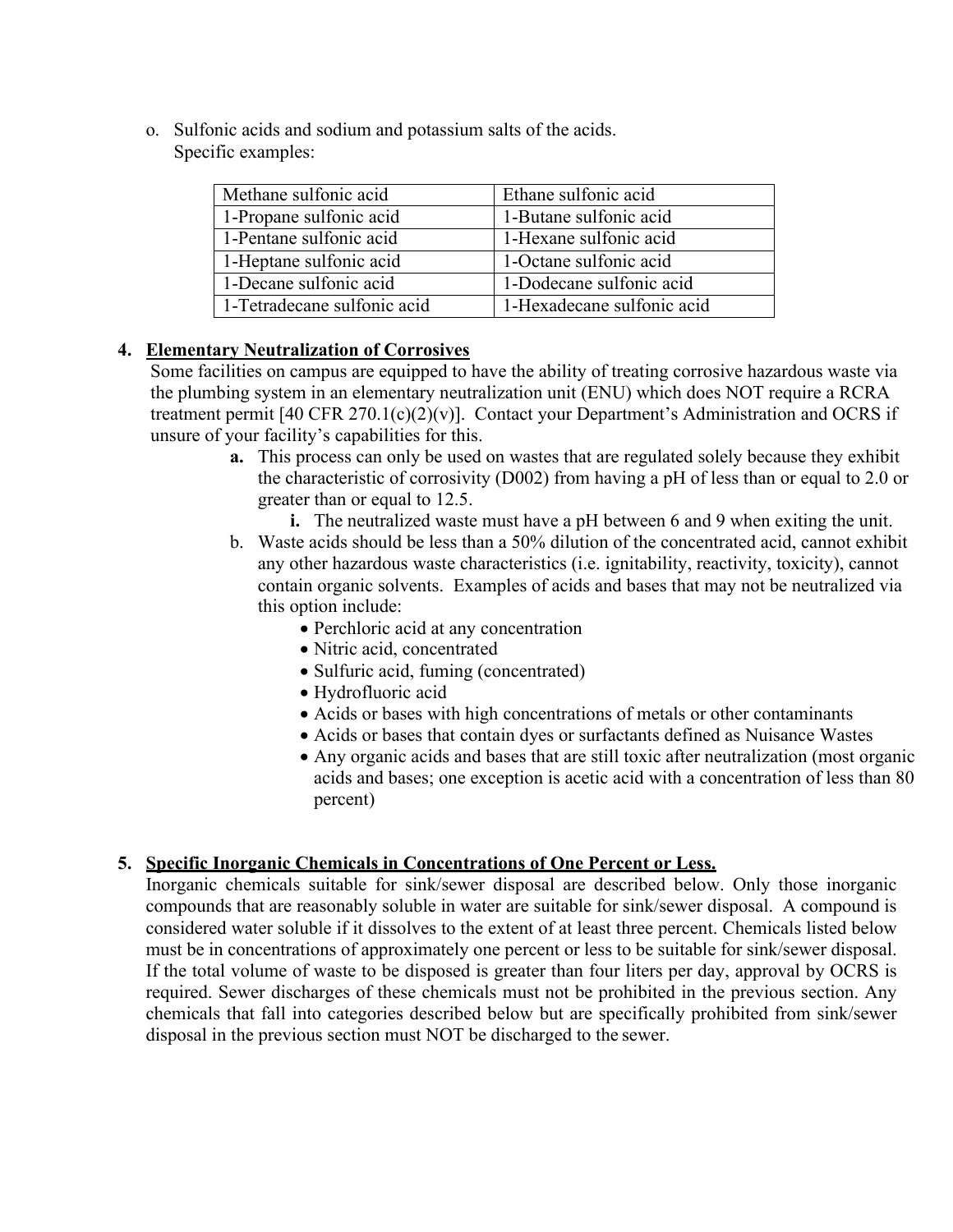| <b>Cations</b>             | Anions                                      |
|----------------------------|---------------------------------------------|
| Aluminum, $Al^{3+}$        | 7-<br>Borate, $BO3$ , $B4O7$                |
| Ammonium, NH <sup>4+</sup> | Bromide, Br                                 |
| Calcium, $Ca^{2+}$         | Carbonate, CO <sub>3</sub>                  |
| Cesium, $Cs+$              | Chloride, Cl-                               |
| Hydrogen, H <sup>+</sup>   | Bisulfite, $HSO3$                           |
| Lithium, Li <sup>+</sup>   | Hydroxide, OH <sup>-</sup>                  |
| Magnesium, $Mg^{2+}$       | Oxide, $O2$                                 |
| Potassium, K <sup>+</sup>  | Iodide, I <sup>-</sup>                      |
| Sodium, Na <sup>+</sup>    | Nitrate, NO <sub>3</sub>                    |
| Strontium, $Sr^{2+}$       | $\frac{1}{2}$<br>Phosphate, PO <sub>4</sub> |
| Tin, $Sn^{2+}$             | Sulfate, SO <sub>4</sub>                    |
| Titanium, Ti3+, Ti4+       |                                             |
| Zirconium, $Zr^{2+}$       |                                             |

a. Inorganic salts for which both the cations and anions are listed in the following table.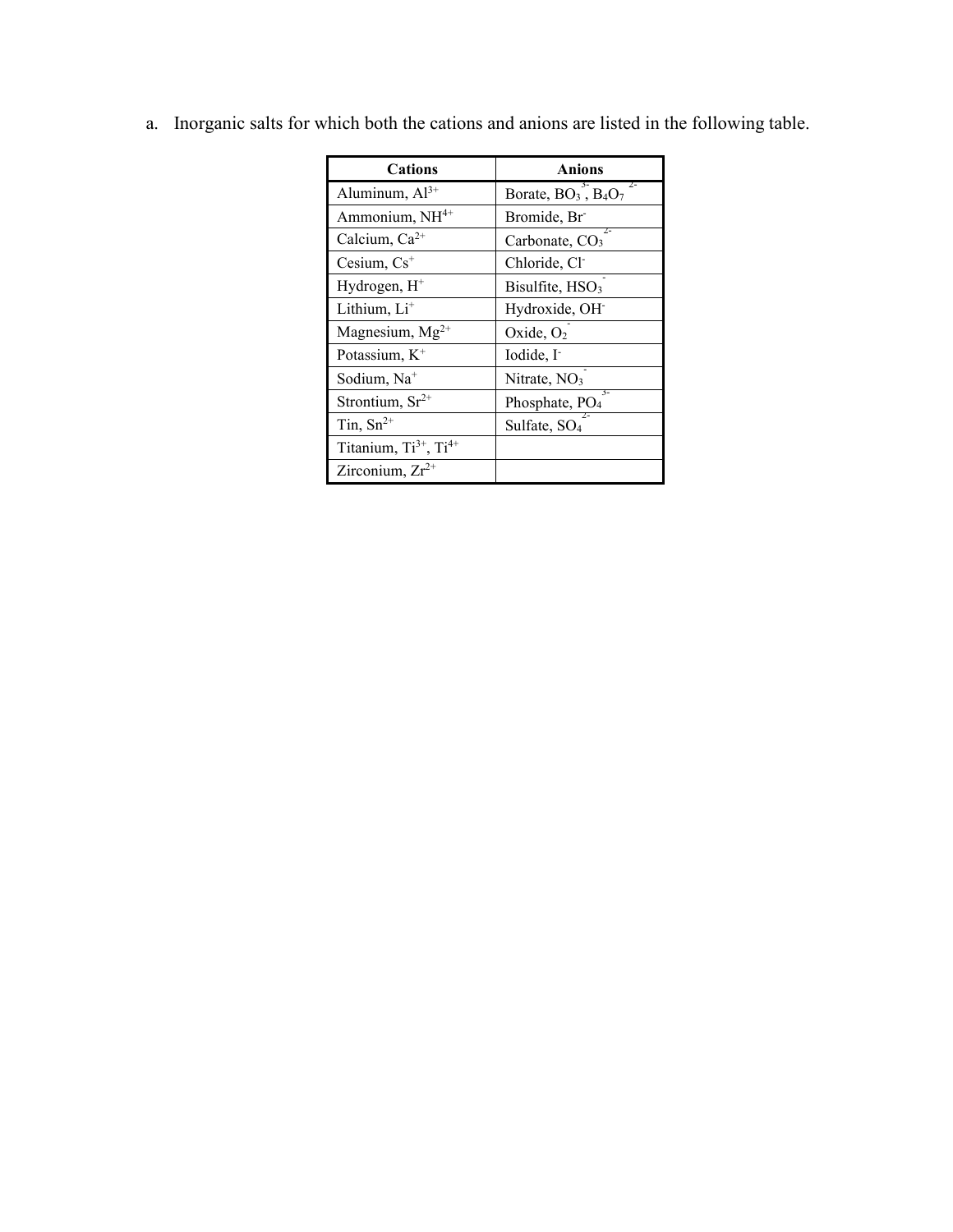#### **REFERENCES**

- 1. Tennessee Department of Environment and Conservation (TDEC) CHAPTER 0400-12-01, 6/2018
- 2. Metropolitan Government of Nashville and Davidson County Code of Laws Title 15.60.
- 3. Citation for 40 CFR (RCRA)
- 4. Prudent Practices for Handling Hazardous Chemicals in Laboratories, National Academy Press, Washington, D.C., 1981.
- 5. Prudent Practices for Disposal of Chemicals from Laboratories, National Academy Press, Washington, D.C., 1983.
- 6. Prudent Practices in the Laboratory: Handling and Disposal of Chemicals, National Academy Press, Washington, D.C., 1995.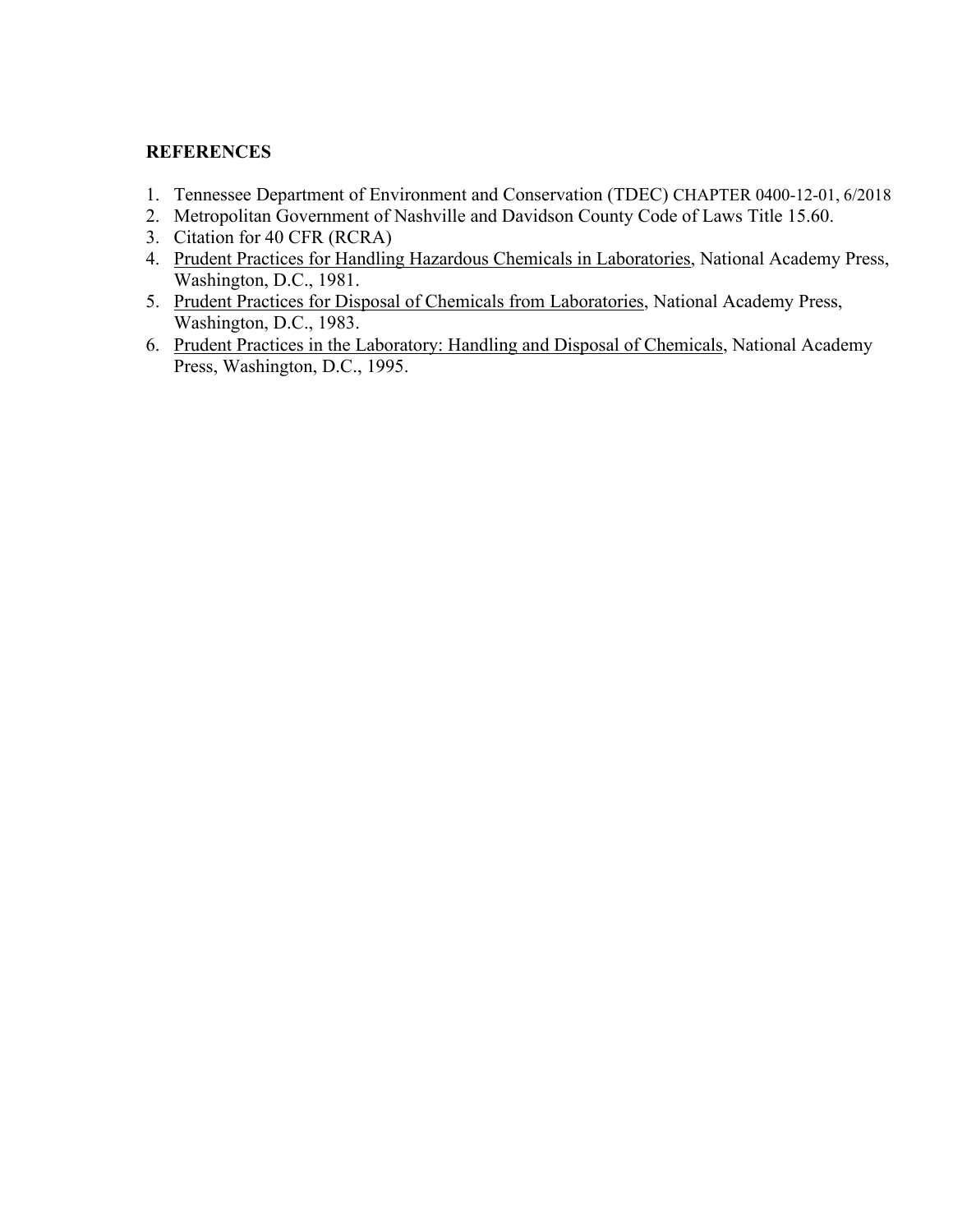#### **SUMMARY OF SPECIFIC CHEMICALS FORBIDDEN FROM SEWER DISPOSAL**

The following chemicals must not be discharged to the sanitary sewer in any concentration. This list contains examples of specific chemicals and does **NOT** include all chemicals that are forbidden from sewer disposal. For more information on whether a chemical not listed below can be discharged to the sewer, refer to the detailed sections in this guide or contact OCRS.

| <b>Specific Chemicals Forbidden from Sewer Disposal</b> |                                             |  |
|---------------------------------------------------------|---------------------------------------------|--|
| Acenaphthene                                            | Acenaphthylene                              |  |
| Acetone                                                 | Acrolein                                    |  |
| Acrylamide                                              | Acrylonitrile                               |  |
| Aldrin                                                  | Anthracene                                  |  |
| Antimony                                                | Arsenic                                     |  |
| Asbestos                                                | <b>Barium</b>                               |  |
| Benzene                                                 | Benzidine                                   |  |
| Benzo(a)anthracene                                      | Benzo(a)pyrene                              |  |
| Benzo(b)fluoranthene                                    | Benzo(ghi)perylene                          |  |
| 3,4-Benzofluoranthene                                   | Benzo(k)fluoranthene                        |  |
| Beryllium                                               | BHC, alpha                                  |  |
| BHC, beta                                               | BHC, delta                                  |  |
| BHC, gamma                                              | Bis (2-ethylhexyl)phthalate                 |  |
| Bis(2-chloroethoxy)methane                              | Bis(2-chloroethyl)ether                     |  |
| Bis(2-chloroisopropyl)ether                             | Bis(2-chloromethyl)ether                    |  |
| Bromoform                                               | Bromoform                                   |  |
| Bromomethane                                            | 4-Bromophenyl phenyl ether                  |  |
| Butylbenzyl phthalate                                   | Cadmium                                     |  |
| Carbon Disulfide                                        | Carbon Tetrachloride                        |  |
| Chlordane                                               | 2-Chloroethylvinyl ether                    |  |
| Chlorinated biphenyls (including PCBs)                  | Chlorinated naphthalenes                    |  |
| Chlorobenzene                                           | Chlorodibromomethane                        |  |
| Chloroethane                                            | Chloroform                                  |  |
| Chloromethyl benzene (benzyl chloride)                  | 2-Chloronaphthalene                         |  |
| 2-Chlorophenol                                          | 4-Chlorophenyl phenyl ether                 |  |
| Chromium                                                | Chrysene                                    |  |
| Copper                                                  | Copper cyanide                              |  |
| Cresols                                                 | Cresylic Acid                               |  |
| Cyanide                                                 | Cyclohexanone                               |  |
| $2,4-D$                                                 | <b>DDT</b>                                  |  |
| $4,4'-DDD$                                              | $\overline{4,4}$ -DDE                       |  |
| $4,4'-DDT$                                              | $\overline{\text{Dibenzo}}(a,h)$ anthracene |  |
| Dichlorobenzene                                         | 1,2-Dichlorobenzene                         |  |
| 1,3-Dichlorobenzene                                     | 1,4-Dichlorobenzene                         |  |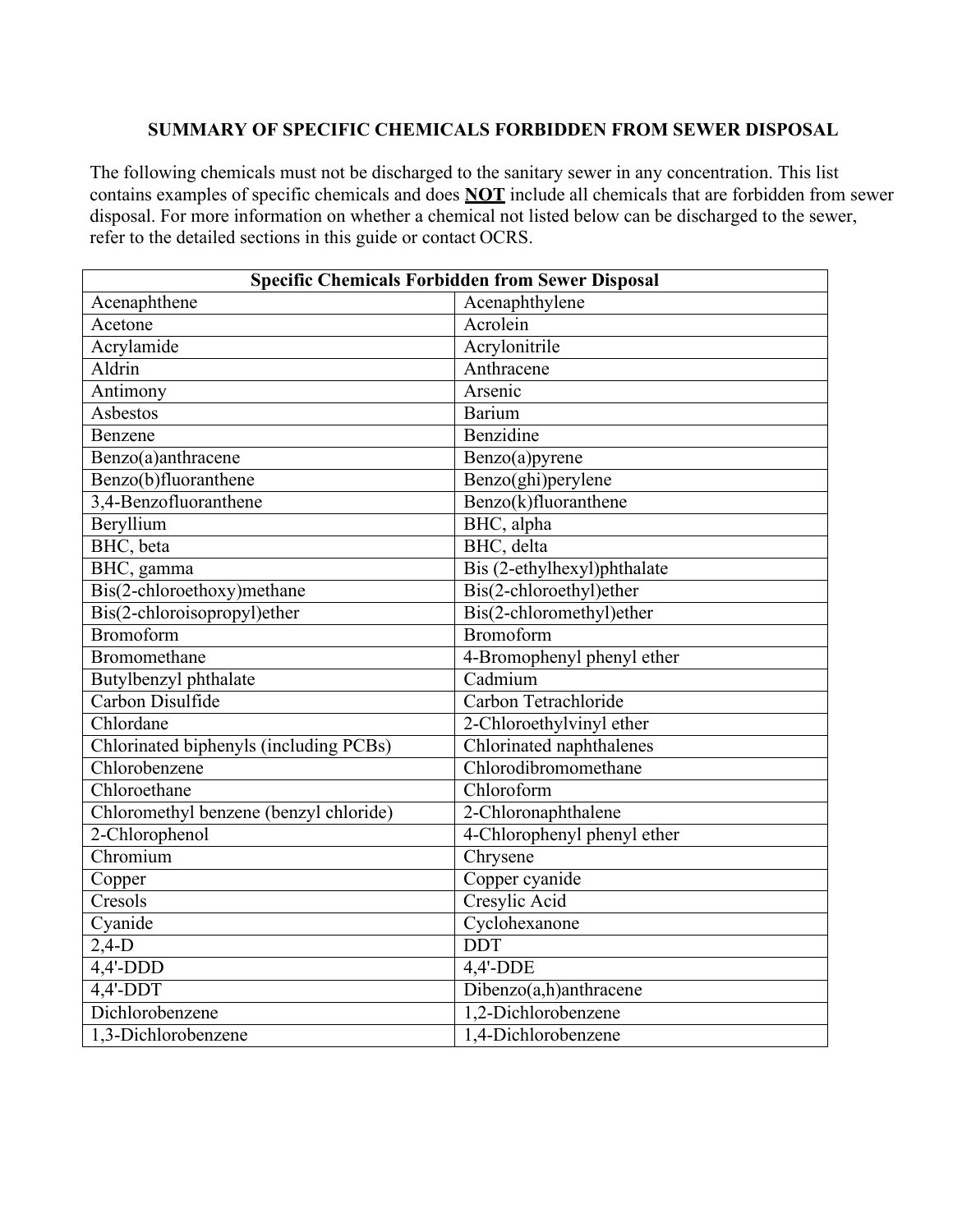| <b>Specific Chemicals Forbidden from Sewer Disposal</b> |                                          |  |
|---------------------------------------------------------|------------------------------------------|--|
| 3,3'-Dichlorobenzidine                                  | Dichlorobromomethane                     |  |
| Dichlorobutadiene                                       | Dichlorodifluoromethane                  |  |
| 1,1-Dichloroethane                                      | 1,2-Dichloroethane                       |  |
| 1,1-Dichloroethylene                                    | 1,2-Trans-dichloroethylene               |  |
| Dichloromethane                                         | Dichloromethyl benzene (benzal chloride) |  |
| 2,4-Dichlorophenol                                      | 1,2-Dichloropropane                      |  |
| 1,2-Dichloropropylene                                   | 1,3-Dichloropropylene                    |  |
| 2,4-Dichloropropylene                                   | Dichlorotoluene                          |  |
| Di-c-methyl phthalate                                   | Dieldrin                                 |  |
| Diethyl phthalate                                       | 2,4-Dimethylphenol                       |  |
| Dimethyl phthalate                                      | 2,4-Dinitrophenol                        |  |
| Di-n-butyl phthalate                                    | Di-n-ethyl phthalate                     |  |
| Di-n-octyl phthalate                                    | 4,6-Dinitro-o-cresol                     |  |
| 2,6-Dinitrotoluene                                      | 1,2-Diphenylhydrazine                    |  |
| Endosulfan sulfate                                      | Endosulfan, alpha                        |  |
| Endosulfan, beta                                        | Endrin                                   |  |
| Endrin aldehyde                                         | <b>Ethidium Bromide</b>                  |  |
| 2-Ethoxyethanol                                         | <b>Ethyl Acetate</b>                     |  |
| <b>Ethyl Benzene</b>                                    | <b>Ethyl Ether</b>                       |  |
| Ethylbenzene                                            | $\overline{Flu}$ orene                   |  |
| Fluroranthene                                           | Heptachlor                               |  |
| Heptachlor epoxide                                      | Hexachloride                             |  |
| Hexachlorobenzene                                       | Hexachlorobutadiene                      |  |
| Hexachlorocyclopentadiene                               | Hexachloroethane                         |  |
| Hydrogen cyanide                                        | $Indeno(1,2,3-cd)pyrene$                 |  |
| Isobutanol                                              | Isophorone                               |  |
| Lead                                                    | Lindane                                  |  |
| Mercury                                                 | Methanol                                 |  |
| Methoxychlor                                            | Methyl bromide                           |  |
| Methyl chloride                                         | Methyl Ethyl Ketone (MEK)                |  |
| Methyl Isobutyl Ketone                                  | Methylene chloride                       |  |
| Mirex                                                   | Naphthalene                              |  |
| n-Butyl Alcohol                                         | Nickel                                   |  |
| Nickel cyanide                                          | Nitrobenzene                             |  |
| 2-Nitrophenol                                           | 4-Nitrophenol                            |  |
| 2-Nitropropane                                          | N-nitrosodimethylamine                   |  |
| N-nitrosodi-n-propylamine                               | N-nitrosodiphenylamine                   |  |
| PCB-1016                                                | <b>PCB-1221</b>                          |  |
| PCB-1232                                                | PCB-1242                                 |  |
| PCB-1248                                                | <b>PCB-1254</b>                          |  |
| <b>PCB-1260</b>                                         | P-chloro-m-cresol                        |  |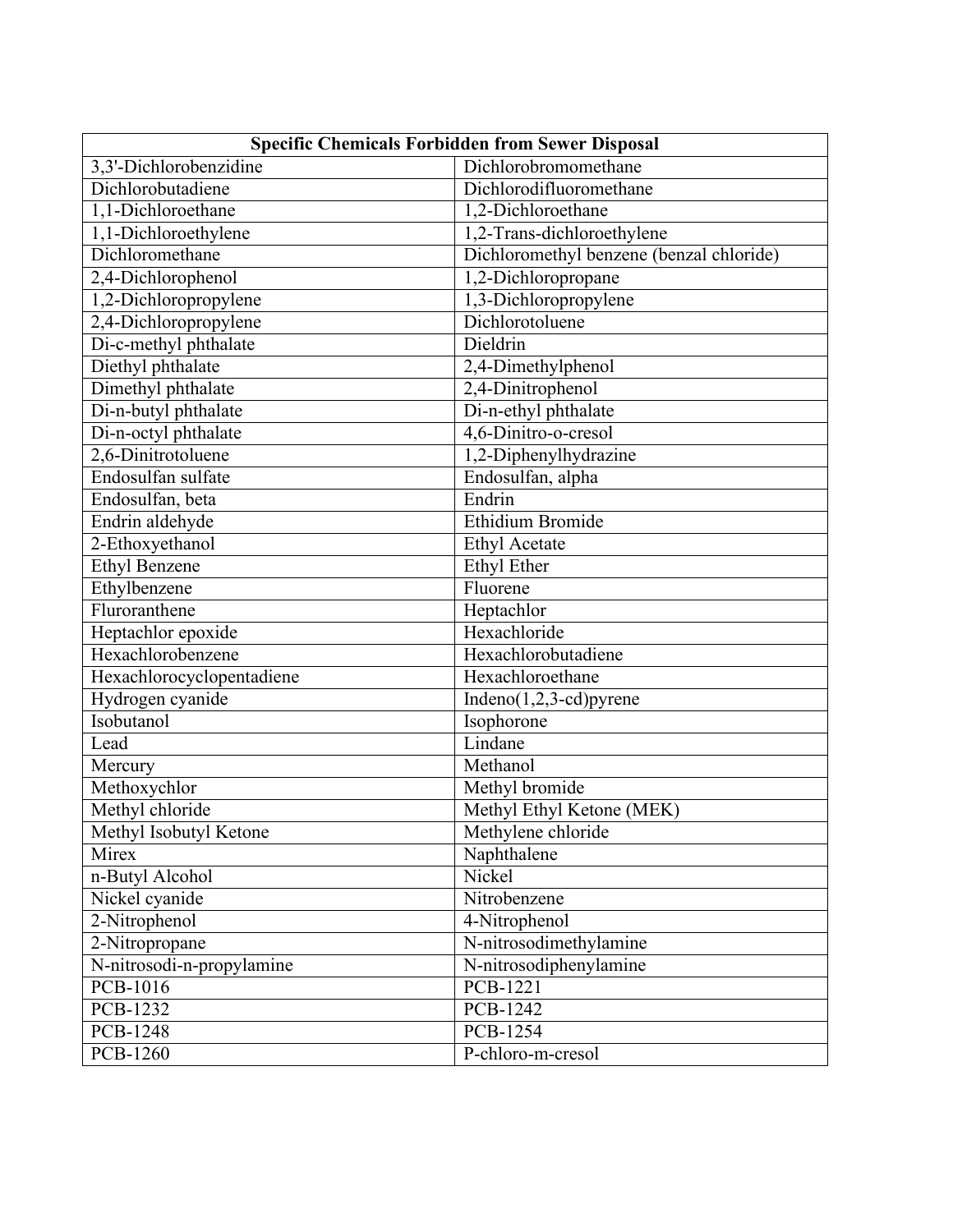| <b>Specific Chemicals Forbidden from Sewer Disposal</b> |                               |  |
|---------------------------------------------------------|-------------------------------|--|
| Pentachlorophenol                                       | Phenanthrene                  |  |
| Phenols                                                 | Potassium cyanide             |  |
| Pyrene                                                  | Pyridine                      |  |
| Selenium                                                | Silver                        |  |
| Sodium cyanide                                          | TCDD (Dioxin)                 |  |
| 1,1,2,1-Tetrachloroethane                               | 1,1,2,2-Tetrachloroethane     |  |
| Tetrachloroethylene                                     | Tetrachloromethane            |  |
| Thallium                                                | Toluene                       |  |
| Toxaphene                                               | Trans-dichloroethylene        |  |
| 1,2,4-Trichlorobenzene                                  | 1,1,1-Trichloroethane         |  |
| 1,1,2-Trichloroethane                                   | Trichloroethylene             |  |
| Trichlorofluoromethane                                  | Trichloromethane (chloroform) |  |
| Trichloromethyl benzene (benzotrichloride)              | 2,4,5-Trichlorophenol         |  |
| 2,4,6-Trichlorophenol                                   | Vinyl chloride                |  |
| Xylene                                                  | Zinc                          |  |
| Zinc cyanide                                            |                               |  |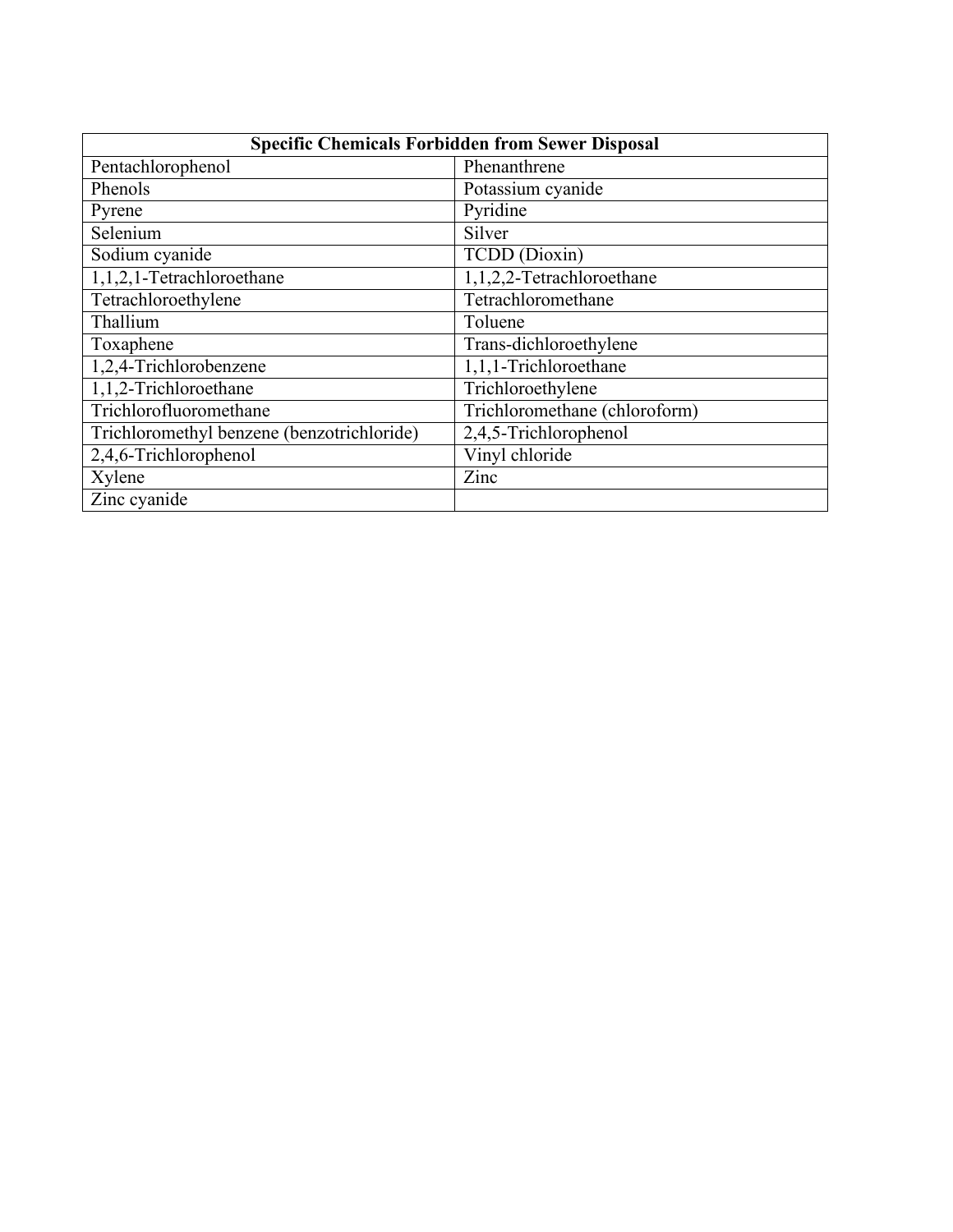#### **SUMMARY OF SPECIFIC CHEMICALS WITH LIMITED SEWER DISPOSAL**

The following chemicals may be discharged to the sewer in concentrations of approximately one percent or less. If the percentage is greater than one percent, approval by OCRS is required. If the total volume of waste to be disposed is greater than four liters per day, approval by OCRS is required. Sewer discharges of these chemicals must not be prohibited for any other reason. Specifically, solutions containing these chemicals must not also contain chemicals specifically forbidden from sewer disposal. This list contains examples of specific chemicals and does **NOT** include all chemicals with limited discharge to the sewer. For more information on whether a chemical not listed below can be discharged to the sewer, refer to the detailed sections in this guide or contact OCRS.

| <b>Specific Chemicals with Limited Sewer Disposal</b> |                                    |  |
|-------------------------------------------------------|------------------------------------|--|
| Acetaldehyde                                          | Acetamide                          |  |
| Acetic acid                                           | Acetonitrile                       |  |
| 3-Amino butyric acid                                  | 4-Amino butyric acid               |  |
| Amino isobutyric acid                                 | 5-Amino pentanoic acid and isomers |  |
| 3-Amino propanoic acid                                | Amylamine                          |  |
| Butanamide                                            | Butanediol and isomers             |  |
| 1-Butane sulfonic acid                                | 2-Butanol                          |  |
| Butoxyethanol                                         | Butylamine                         |  |
| Butylene glycol                                       | Butyraldehyde (butanal)            |  |
| Butyramide                                            | Butyric acid                       |  |
| Butyronitrile                                         | 1-Decane sulfonic acid             |  |
| Diethylamine                                          | Dimethylpropylamine                |  |
| Dimethyl sulfoxide (DMSO)                             | Dithioerythritol                   |  |
| Dithiothreitol                                        | 1-Dodecane sulfonic acid           |  |
| Erythritol                                            | Ethane sulfonic acid               |  |
| Ethanol                                               | Ethoxyethanol                      |  |
| Ethyl formate                                         | Ethylamine                         |  |
| Ethylene diamine                                      | Ethylene glycol                    |  |
| 1-Ethylpropylamine                                    | Formaldehyde                       |  |
| Formamide                                             | Formic acid                        |  |
| Fumaric acid                                          | Glutaraldehyde                     |  |
| Glutaric acid (1,5-pentanedioic acid)                 | Glycerol                           |  |
| Glycolic acid                                         | Heptamethylene glycol              |  |
| Heptanediol and isomers                               | 1-Heptane sulfonic acid            |  |
| 1-Hexadecane sulfonic acid                            | Hexamethylene diamine and isomers  |  |
| 1-Hexane sulfonic acid                                | Hexanediol and isomers             |  |
| Hexylamine                                            | Hexylene glycol                    |  |
| 3-Hydroxybutyric acid                                 | 2-Hydroxyisobutyric acid           |  |
| Iso-amylamine                                         | Isobutylamine                      |  |
| Isobutylamine                                         | Isobutylnitrile                    |  |
| Isobutyraldehyde                                      | Isobutyramide                      |  |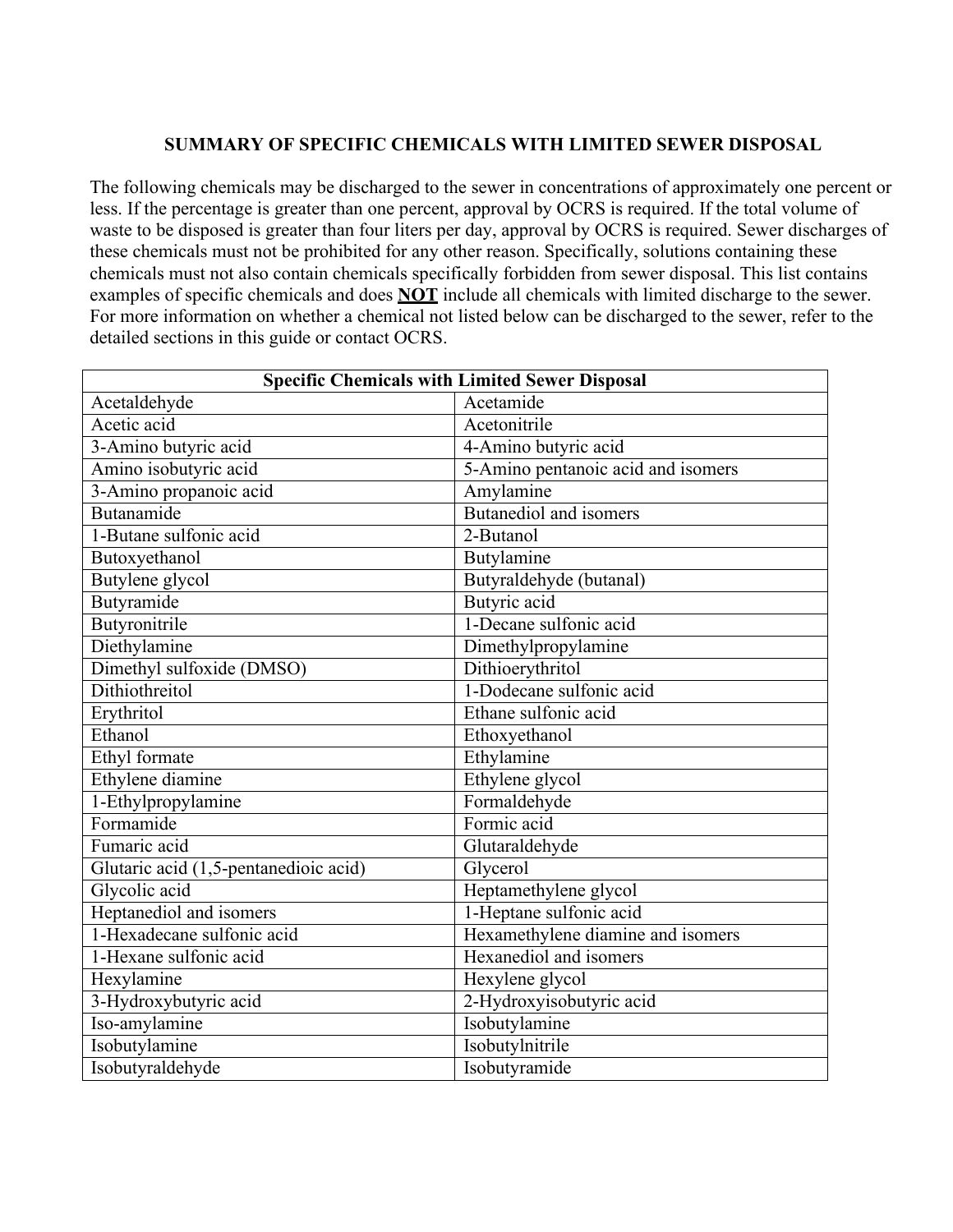| <b>Specific Chemicals with Limited Sewer Disposal</b> |                                       |
|-------------------------------------------------------|---------------------------------------|
| Isobutyric acid                                       | Isopropyl acetate                     |
| Isopropyl formate                                     | Isopropylamine                        |
| Isovaleric acid                                       | Lactic acid (2-hydroxypropanoic acid) |
| Lactitol                                              | Malic acid                            |
| Malonic acid (1,3-propanedioic acid)                  | Maltitol                              |
| Mannitol                                              | Methane sulfonic acid                 |
| Methoxyethanol                                        | Methyl acetate                        |
| Methyl formate                                        | Methyl propionate                     |
| Methylamine                                           | Methylbutylamine                      |
| Molasses                                              | N,N-Diethyl formamide                 |
| N,N-Dimethyl acetamide                                | N,N-Dimethyl propionamide             |
| N-Ethyl acetamide                                     | N-Ethyl formamide                     |
| N-Ethylbutylamine                                     | N-Ethylmethylamine                    |
| N-Methyl acetamide                                    | N-Methyl formamide                    |
| N-Methyl propionamide                                 | N-Methylpropylamine                   |
| 1-Octane sulfonic acid                                | Oxalic acid (1,2-ethanedioic acid)    |
| Pentamethylenediamine and isomers                     | Pentanediol and isomers               |
| 1-Pentane sulfonic acid                               | Pentylene glycol                      |
| Piperazine                                            | 1,2-Propanediamine                    |
| 1,3-Propanediamine                                    | 1-Propane sulfonic acid               |
| 1-Propanol                                            | 2-Propanol                            |
| Propionaldehyde (propanal)                            | Propionamide                          |
| Propionic acid                                        | Propionitrile                         |
| Propyl formate                                        | Propylene glycol                      |
| Sorbitol                                              | Succinic acid (1,4-butanedioic acid)  |
| Tartaric acid                                         | Tert-butanol                          |
| 1-Tetradecane sulfonic acid                           | Triethylenediamine                    |
| Trimethylamine                                        | Valeric acid                          |
| Xylitol                                               |                                       |